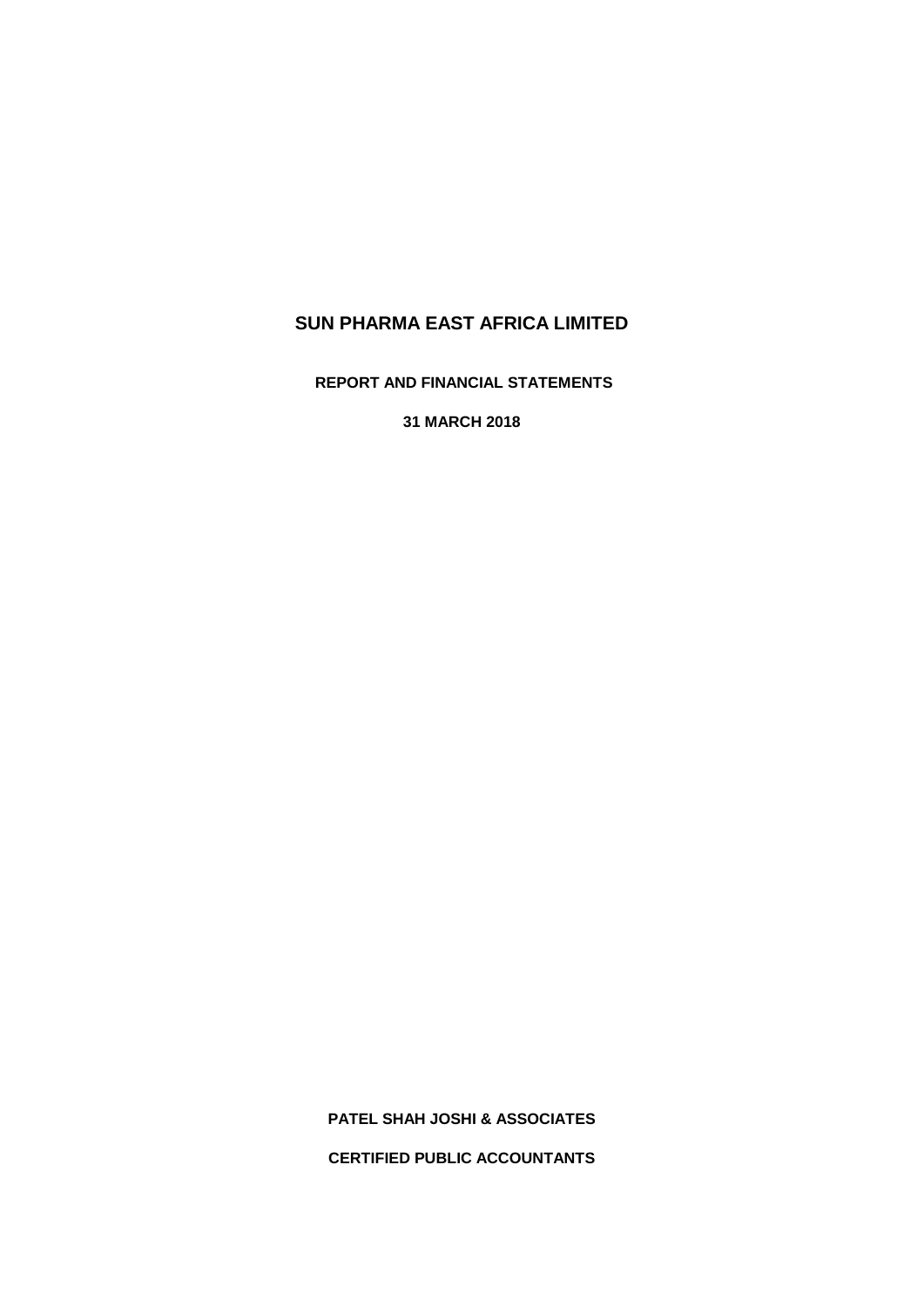## **REPORT AND FINANCIAL STATEMENTS - 31 MARCH 2018**

| <b>CONTENTS</b>                                            | <b>PAGES</b> |
|------------------------------------------------------------|--------------|
| Directors and other particulars                            | 1            |
| Report of the directors                                    | 2            |
| Statement of directors' responsibilities                   | 3            |
| Report of the independent auditors                         | 4 & 5        |
| Statement of profit or loss and other comprehensive income | 6            |
| Statement of financial position                            | 7            |
| Statement of changes in equity                             | 8            |
| Statement of cash flows                                    | 9            |
| Accounting policies and notes to the financial statements  | $10 - 18$    |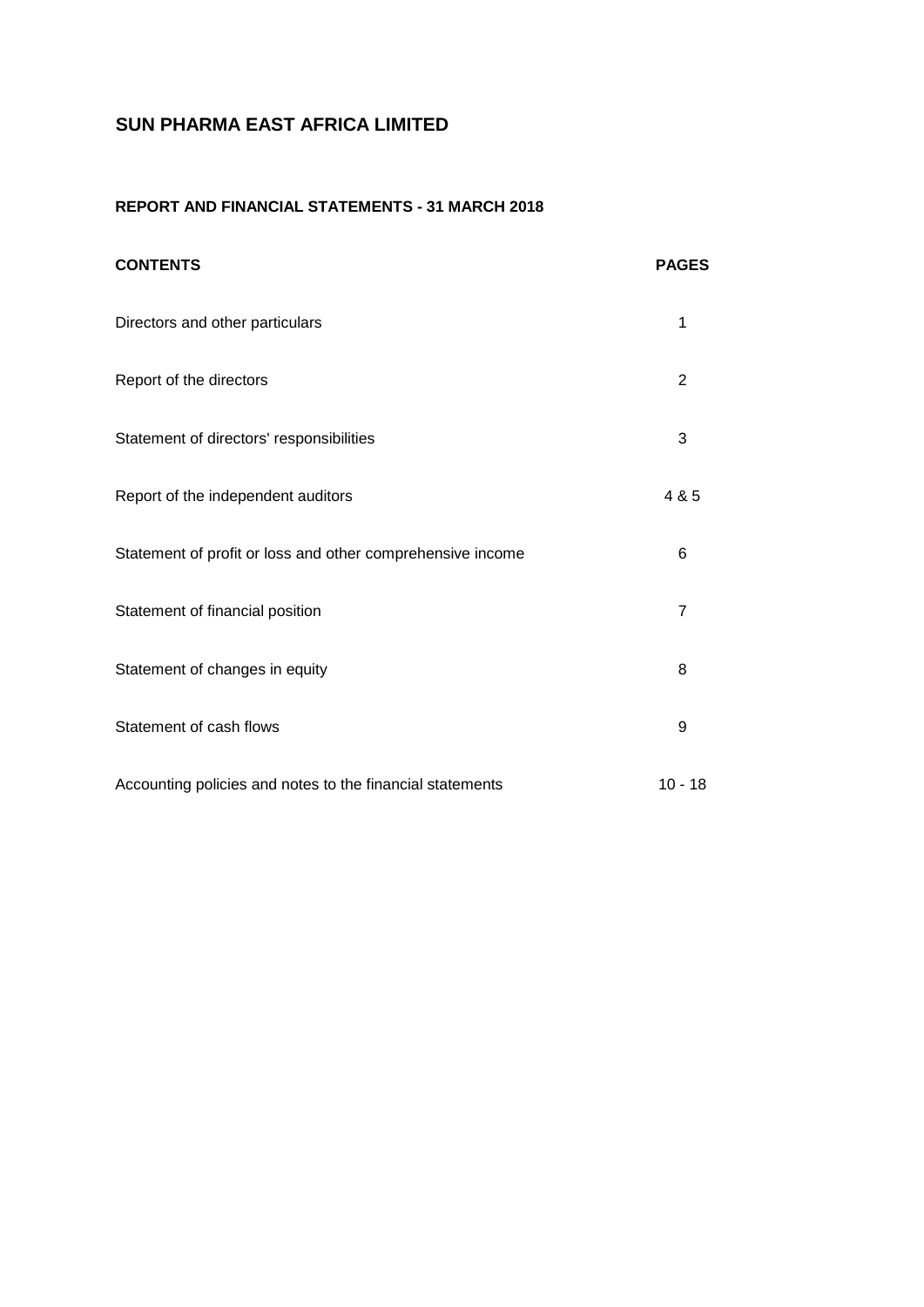# **DIRECTORS AND OTHER PARTICULARS - 31 MARCH 2018**

| <b>DIRECTORS</b>            | Thomas Kurusinkal Antony<br>Rajesh Khushalchand Shah                                                                          |
|-----------------------------|-------------------------------------------------------------------------------------------------------------------------------|
| <b>REGISTERED OFFICE</b>    | Plot No. L R 209/13257/1<br>3rd Floor, Centre Point<br>Parklands Road<br>P O Box 41684 - 00100<br><b>NAIROBI</b>              |
| PRINCIPAL PLACE OF BUSINESS | Plot No. L R 209/20162<br>M02, Mezzanine Floor, Park Place<br>2nd Avenue Parklands<br>P O Box 66180 - 00800<br><b>NAIROBI</b> |
| <b>SECRETARY</b>            | Richard Maina Kamami<br>Certified Public Secretary (Kenya)<br>P O Box 4475 - 00200<br><b>NAIROBI</b>                          |
| <b>INDEPENDENT AUDITORS</b> | Patel Shah Joshi & Associates<br><b>Certified Public Accountants</b><br>P O Box 41684 - 00100<br><b>NAIROBI</b>               |
| <b>BANKER</b>               | Diamond Trust Bank Kenya Limited<br><b>Cross Road Branch</b><br>P O Box 28575 - 00100<br><b>NAIROBI</b>                       |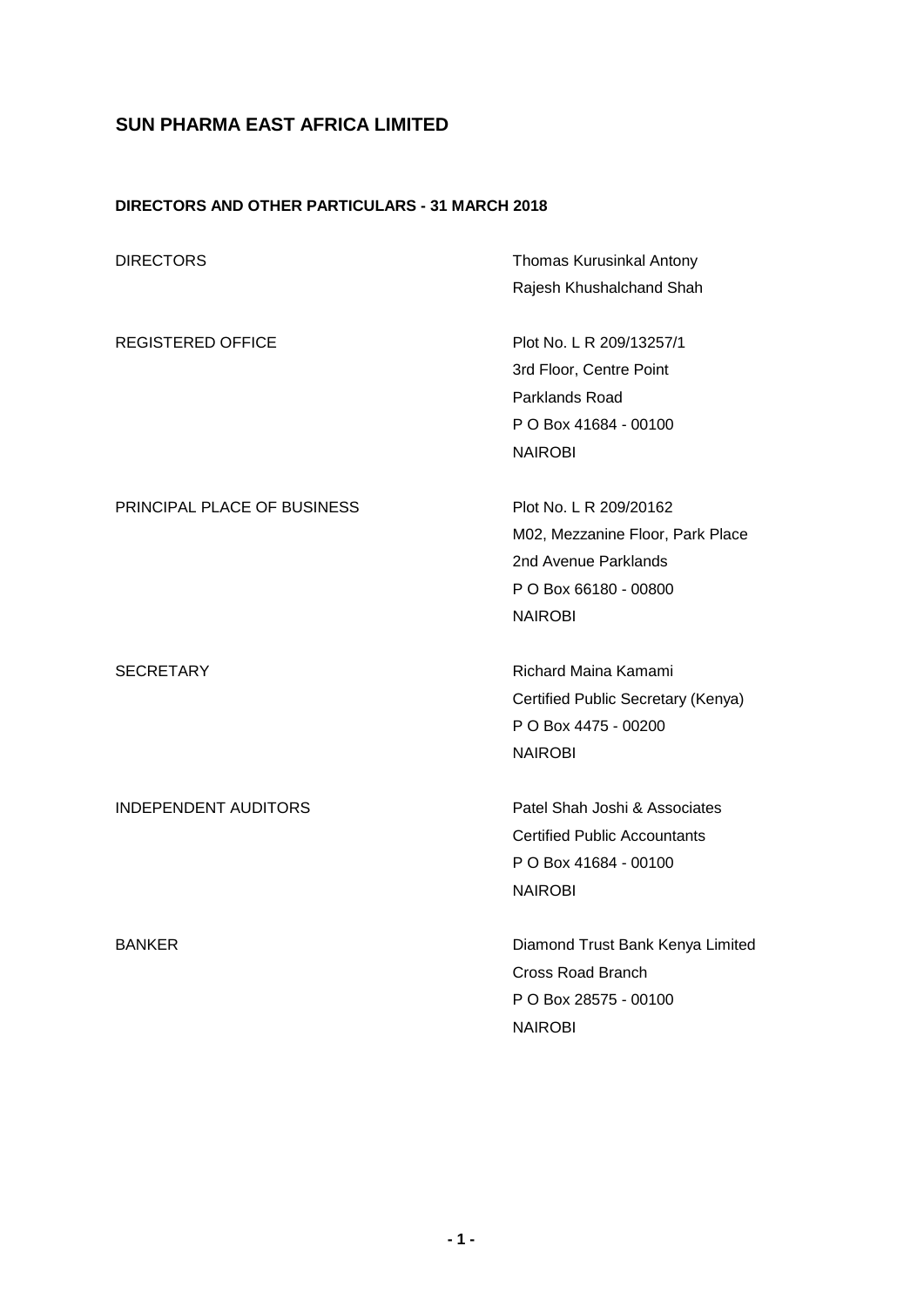## **REPORT OF THE DIRECTORS**

The directors have pleasure in presenting their annual report together with the audited financial statements of the company for the year ended 31 March 2018.

#### **PRINCIPAL ACTIVITY**

The main activity of the company is dealing in human pharmaceuticals - import, marketing and wholesale distribution.

#### **RESULTS AND DIVIDENDS**

The loss for the year amounting to K Sh 83,055,759 (2017: K Sh 26,991,331) has been adjusted to the revenue reserves.

The directors do not recommend the payment of any dividend during the year under review.

#### **DIRECTORS**

The directors who held office during the year and to the date of this report are set out on page 1. All the present directors continue in office in the ensuing year.

## **STATEMENT AS TO DISCLOSURES TO THE COMPANY'S AUDITOR**

The directors in office at the date of this report confirm that, to the best of their knowledge and belief,

- a) all the relevant audit information was availed to the Company's auditor; and
- b) they took all the steps required to be taken so as to be aware of any relevant audit information and to establish that the Company's auditor is availed with such information.

#### **INDEPENDENT AUDITORS**

Messrs Patel Shah Joshi & Associates are eligible for re-appointment as independent auditors in accordance with Section 717 (2) of the Companies Act, 2015.

**ON BEHALF OF THE BOARD**

**DIRECTOR**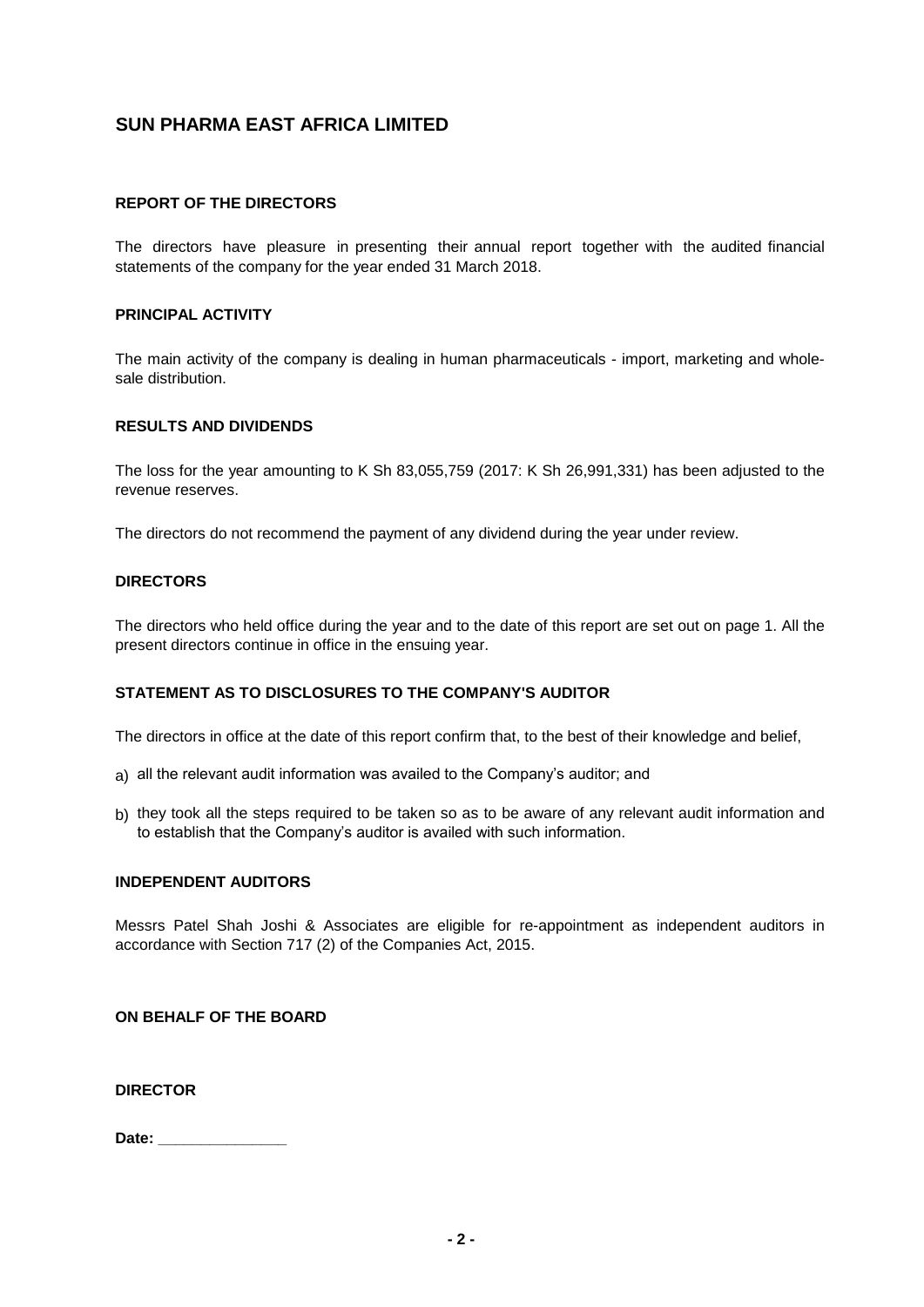## **STATEMENT OF DIRECTORS' RESPONSIBILITIES FOR THE YEAR ENDED 31 MARCH 2018**

The Kenyan Companies Act, 2015 requires the directors to prepare financial statements for each financial year, that give a true and fair view of the financial position of the company as at the end of the financial year and of its profit and loss for the year. It also requires the directors to ensure that the company keeps proper accounting records that:

- a) show and explain the transactions of the company;
- b) disclose, with reasonable accuracy, the financial position of the company; and
- c) enable the directors to ensure that every financial statement required to be prepared complies with the requirements of the Companies Act, 2015.

The directors accept responsibility for the preparation and presentation of these financial statements in accordance with International Financial Reporting Standards and in the manner required by the Kenyan Companies Act, 2015. They also accept responsibility for:

- i) design, implementing and maintaining such internal controls as they determine necessary to enable the presentation of the financial statements that are free from material misstatements, whether due to fraud or error;
- ii) selecting suitable accounting policies and applying them consistently.
- iii) making accounting estimates and judgments that are reasonable in the circumstances.

Having made an assessment of the company's ability to continue as a going concern, the directors are not aware of any material uncertainties related to events or conditions that may cast doubt upon the company's ability to continue as a going concern.

The directors acknowledge that the independent audit of the financial statements does not relieve them of their responsibilities.

Approved by the board of directors on…………………………………………..2018 and signed on its behalf by:

\_\_\_\_\_\_\_\_\_\_\_\_\_\_\_\_\_\_\_\_ \_\_\_\_\_\_\_\_\_\_\_\_\_\_\_\_\_\_\_\_

**Director Director**

Date: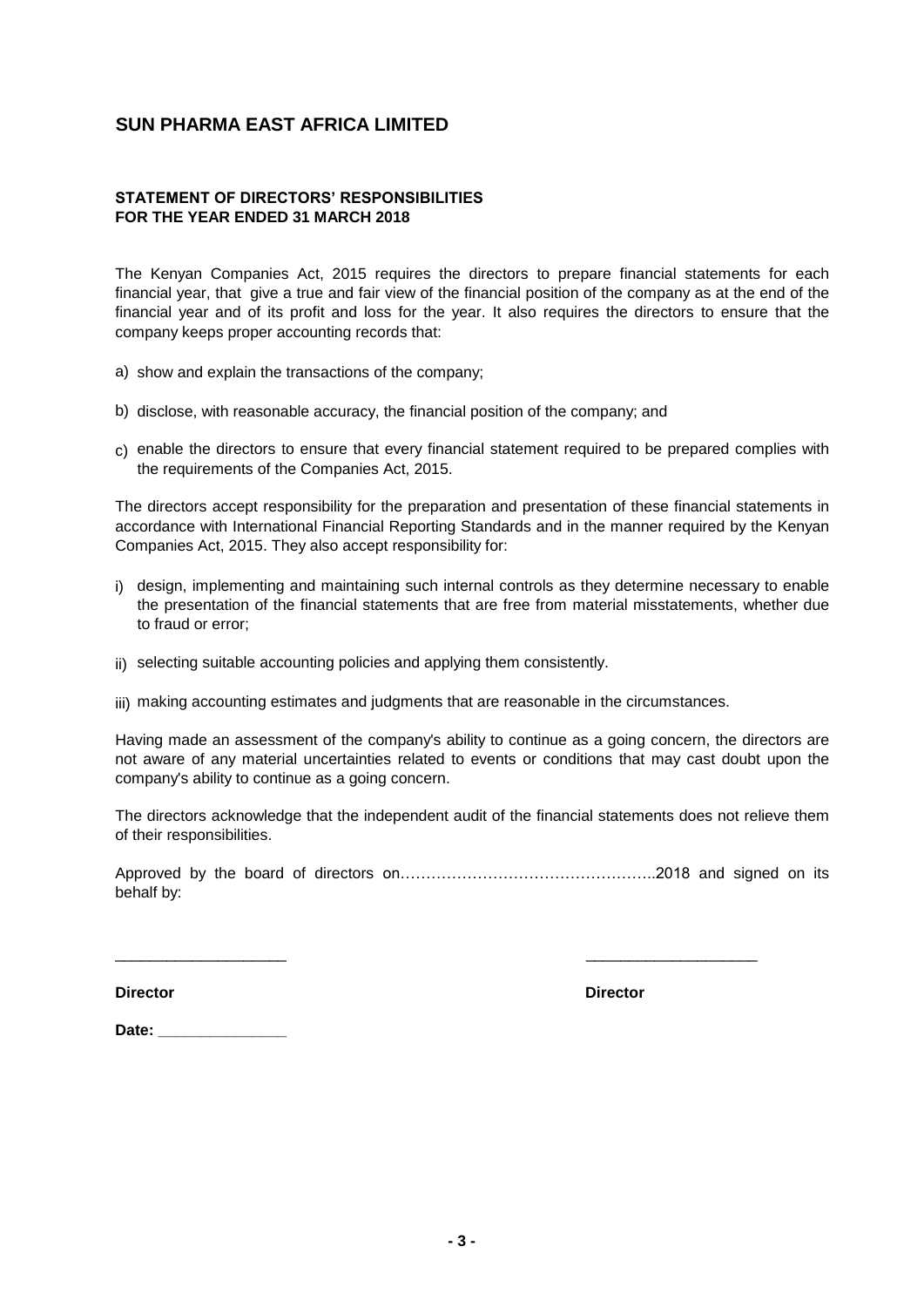# **REPORT OF THE INDEPENDENT AUDITORS TO THE MEMBERS OF SUN PHARMA EAST AFRICA LIMITED**

#### **Opinion**

We have audited the accompanying financial statements of Sun Pharma East Africa Limited set out on pages 6 to 18. These financial statements comprise the statement of financial position as at 31 March 2018, the statement of profit or loss and other comprehensive income, statement of changes in equity and statement of cash flows for the year then ended, and notes, including a summary of significant accounting policies.

In our opinion, the accompanying financial statements give a true and fair view of the financial position of the company as at 31 March 2018 and of its financial performance and cash flows for the year then ended in accordance with International Financial Reporting Standards and the Kenyan Companies Act, 2015.

#### **Basis for opinion**

We conducted our audit in accordance with International Standards on Auditing (ISAs). Our responsibilities under those standards are further described in the Auditor's Responsibilities for the Audit of the Financial Statements section of our report. We are independent of the company in accordance with the International Ethics Standards Board for Accountants' Code of Ethics for Professional Accountants (IESBA Code) together with the ethical requirements that are relevant to our audit of the financial statements in Kenya. We have fulfilled our ethical responsibilities in accordance with these requirements and the IESBA Code. We believe that the audit evidence we have obtained is sufficient and appropriate to provide a basis for our opinion.

#### **Directors' responsibility for the financial statements**

The directors are responsible for the preparation and fair presentation of the financial statements that give a true and fair view in accordance with International Financial Reporting Standards and the requirements of the Kenyan Companies Act, 2015. and for such internal control as the directors determine is necessary to enable the preparation of financial statements that are free from material misstatement, whether due to fraud or error.

In preparing the financial statements, the directors are responsible for assessing the company's ability to continue as a going concern, disclosing, as applicable, matters related to going concern and using the going concern basis of accounting unless the directors either intend to liquidate the company or to cease operations, or have no realistic alternative but to do so.

## **Auditor's responsibility for the financial statements**

Our objectives are to obtain reasonable assurance about whether the financial statements as a whole are free from material misstatement, whether due to fraud or error, and to issue an auditor's report that includes our opinion. Reasonable assurance is a high level of assurance, but is not a guarantee that an audit conducted in accordance with ISAs will always detect a material misstatement when it exists. Misstatements can arise from fraud or error and are considered material if, individually or in the aggregate, they could reasonably be expected to influence the economic decisions of users taken on the basis of these financial statements.

As part of an audit in accordance with ISAs, we exercise professional judgment and maintain professional scepticism throughout the audit. We also:

**●** identify and assess the risks of material misstatement of the financial statements, whether due to fraud or error, design and perform audit procedures responsive to those risks, and obtain audit evidence that is sufficient and appropriate to provide a basis for our opinion. The risk of not detecting a material misstatement resulting from fraud is higher than for one resulting from error, as fraud may involve collusion, forgery, intentional omissions, misrepresentations or the override of internal control.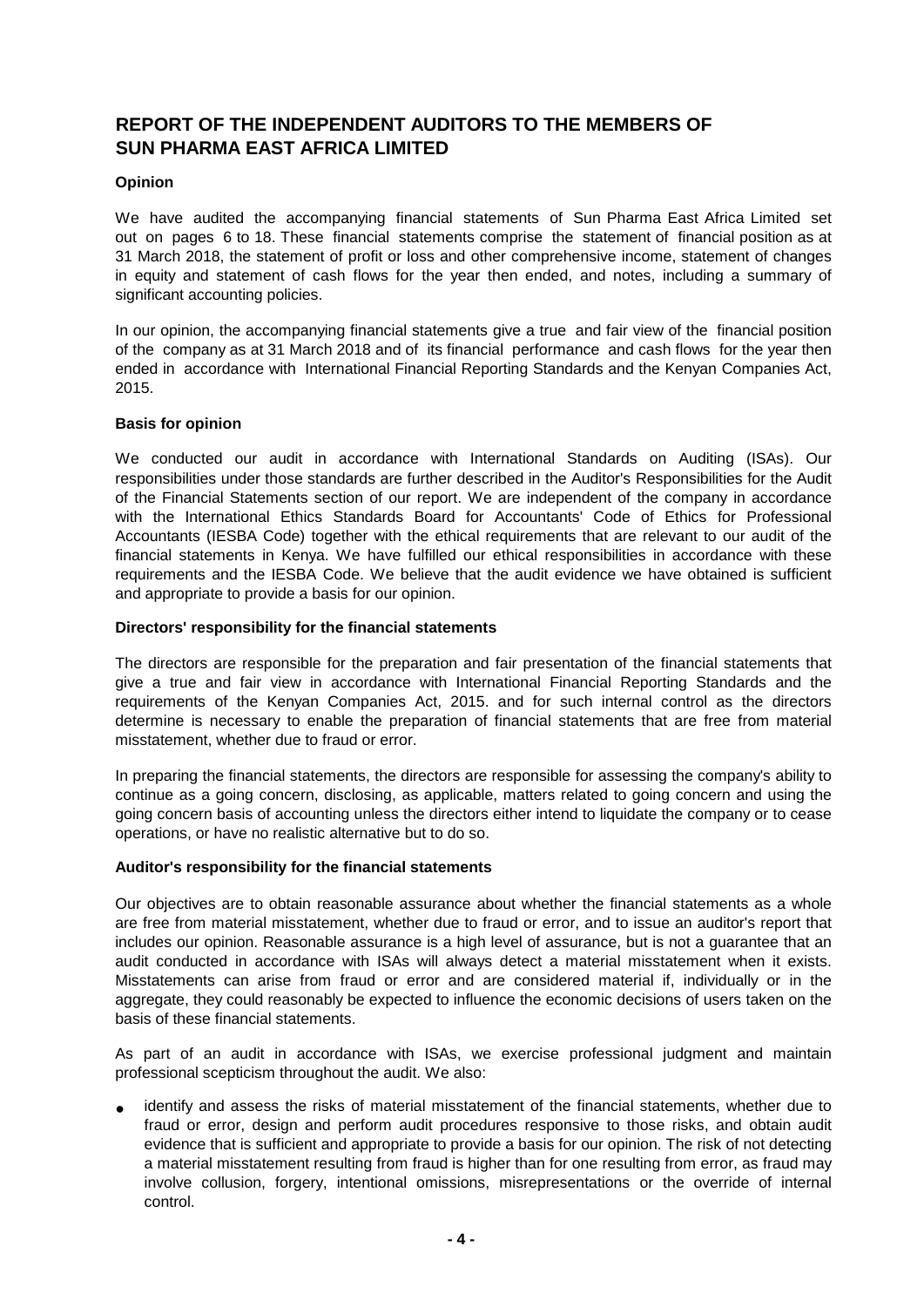# **REPORT OF THE INDEPENDENT AUDITORS TO THE MEMBERS OF SUN PHARMA EAST AFRICA LIMITED**

#### **Auditor's responsibility for the financial statements (continued)**

- **●** obtain an understanding of internal control relevant to the audit in order to design audit procedures that are appropriate in the circumstances, but not for the purpose of expressing an opinion on the effectiveness of the company's internal control.
- **●** evaluate the appropriateness of accounting policies used and the reasonableness of accounting estimates and related disclosures made by management.
- **●** conclude, on the appropriateness of management's use of the going concern basis of accounting, and, based on the audit evidence obtained, whether a material uncertainty exists related to events or conditions that may cast significant doubt on the company's ability to continue as a going concern. If we conclude that a material uncertainty exists, we are required to draw attention in our auditor's report to the related disclosures in the financial statements or, if such disclosures are inadequate, to modify our opinion. Our conclusions are based on the audit evidence obtained up to the date of the auditor's report. However, future events or conditions may cause the company to cease to continue as a going concern.
- **●** evaluate the overall presentation, structure and content of the financial statements, including the disclosures, and whether the financial statements represent the underlying transactions and events in a manner that achieves fair presentation.

We communicate with those charged with governance regarding, among other matters, the planned scope and timing of the audit and significant audit findings, including any significant deficiencies in internal control that we identify during our audit.

#### **Report on other legal requirements**

In our opinion the information given in the report of the directors on page 2 is consistent with the financial statements.

As required by the Kenyan Companies Act, 2015 we report to you, based on our audit, that:

- i) we have obtained all the information and explanations which to the best of our knowledge and belief were necessary for the purposes of our audit;
- ii) in our opinion proper books of account have been kept by the company, so far as appears from our examination of those books; and
- iii) the company's statement of financial position and statement of profit or loss and other comprehensive income are in agreement with the books of account.

The engagement partner responsible for the audit resulting in this independent auditor's report was **CPA K V S K Sastry**, Practising Certificate No. P1228.

**Patel Shah Joshi & Associates Certified Public Accountants** 

**Nairobi …………………..2018**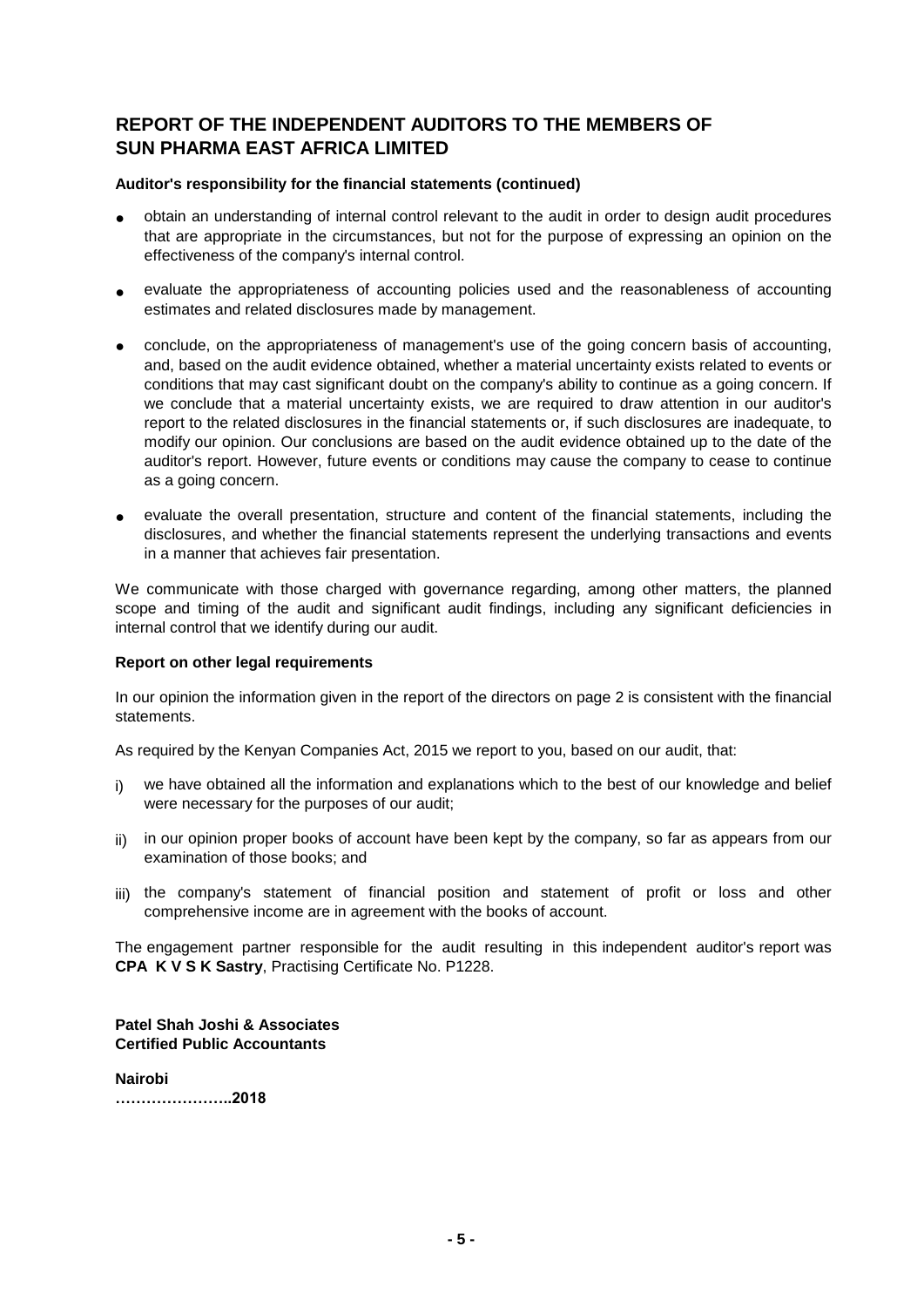## **STATEMENT OF PROFIT OR LOSS AND OTHER COMPREHENSIVE INCOME FOR THE YEAR ENDED 31 MARCH 2018**

|                                                                                                                             | <b>Notes</b> | 2018<br>K Sh                   | 2017<br>K Sh                                                                                                  |
|-----------------------------------------------------------------------------------------------------------------------------|--------------|--------------------------------|---------------------------------------------------------------------------------------------------------------|
| Turnover                                                                                                                    |              | 564,783,550                    | 599,972,965                                                                                                   |
| Cost of sales                                                                                                               |              | (542,560,716)                  | (465, 756, 717)                                                                                               |
| <b>Gross profit</b>                                                                                                         |              | 22,222,834                     | ------------<br>134,216,248                                                                                   |
| Interest Income<br>Net foreign exchange fluctuations<br>Administration costs<br>Marketing expenses<br>Other operating costs |              | 11,826,555<br>(1,005,848)      | 47,049<br>(12, 426, 553)<br>$(64, 187, 212)$ $(67, 414, 425)$<br>$(85,686,741)$ $(88,310,755)$<br>(1,339,497) |
| <b>Operating loss</b><br>Finance cost                                                                                       | 3<br>4       | (995, 765)                     | $(116,830,412)$ $(35,227,933)$<br>(2,545,300)                                                                 |
| Loss before tax                                                                                                             |              | (117, 826, 177)                | (37,773,233)                                                                                                  |
| Tax                                                                                                                         | 5            | 34,770,418                     | 10,781,901                                                                                                    |
| Net loss after tax                                                                                                          |              | --------------<br>(83,055,759) | -------------<br>(26, 991, 331)                                                                               |
| Other comprehensive income                                                                                                  |              |                                |                                                                                                               |
| Total comprehensive loss for the year transferred to<br>statement of changes in equity                                      |              | (83,055,759)<br>=========      | (26, 991, 331)<br>=========                                                                                   |

Report of the independent auditors - page 4 & 5 The accounting policies and notes on pages 10 to 18 form an integral part of these financial statements.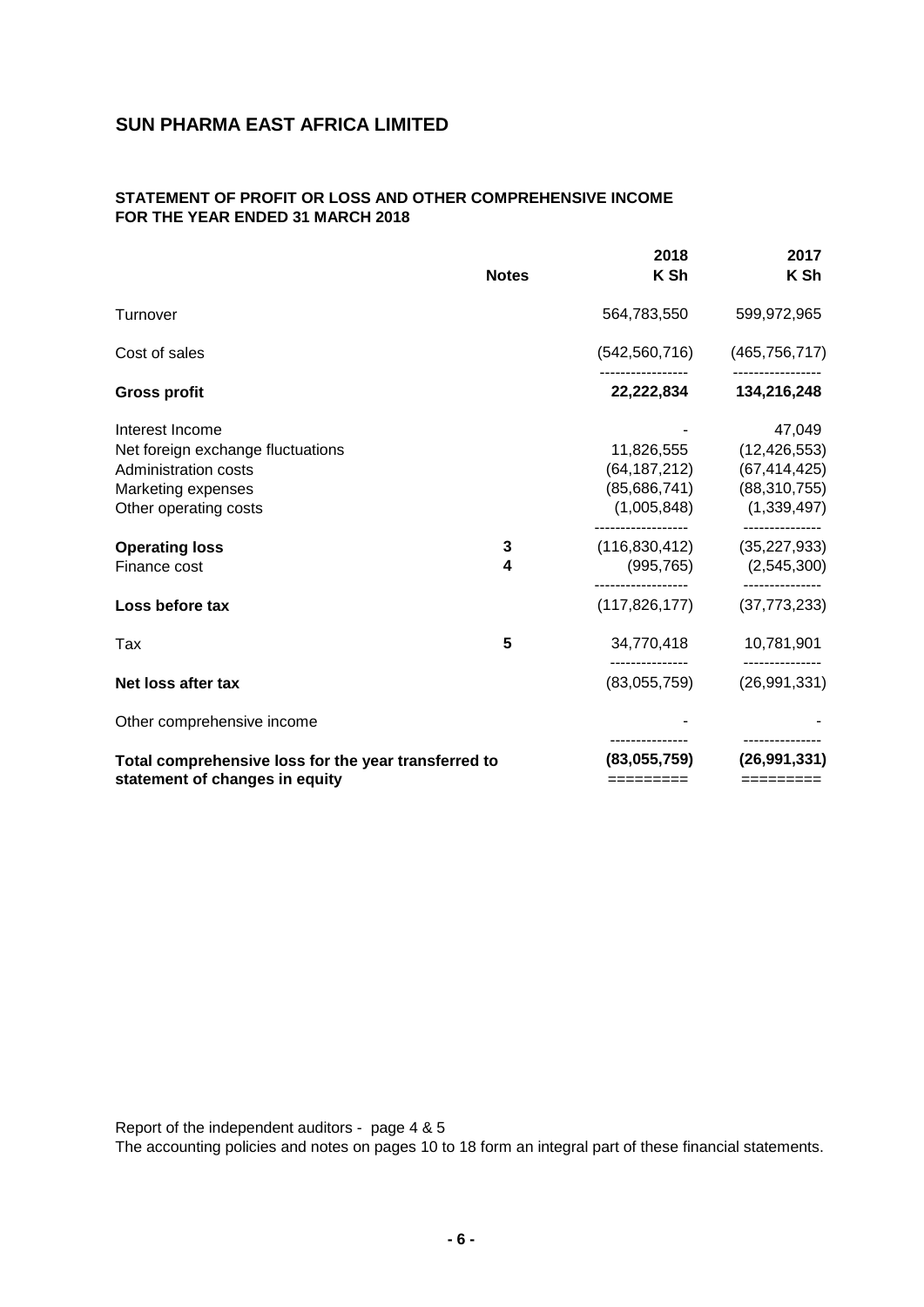## **STATEMENT OF FINANCIAL POSITION AS AT 31 MARCH 2018**

| <b>ASSETS</b>                       | <b>Notes</b>   | 2018<br>K Sh                                        | 2017<br>K Sh                                        |
|-------------------------------------|----------------|-----------------------------------------------------|-----------------------------------------------------|
|                                     |                |                                                     |                                                     |
| <b>Non-current assets</b>           |                |                                                     |                                                     |
| Furniture, equipment & vehicles     | 6              | 3,051,875                                           | 4,057,723                                           |
| Intangible assets                   | $\overline{7}$ | 126,832                                             | 190,249                                             |
| Deferred tax asset                  | 8              | 67,350,696<br>---------------                       | 32,580,278<br>---------------                       |
|                                     |                | 70,529,403<br>---------------                       | 36,828,250<br>---------------                       |
| <b>Current assets</b>               |                |                                                     |                                                     |
| Inventories                         | 9              | 222,814,431                                         | 380,029,444                                         |
| Trade and other receivables         | 10             | 216,374,946                                         | 221,142,495                                         |
| Cash and cash equivalents           | 11             | 47,774,643                                          | 22,322,859                                          |
| Tax recoverable                     |                | 4,118                                               |                                                     |
|                                     |                | ----------------<br>486,968,138<br>---------------- | ----------------<br>623,494,798<br>---------------- |
| <b>Total assets</b>                 |                | 557,497,541                                         | 660,323,048                                         |
| <b>EQUITY AND LIABILITIES</b>       |                | ==========                                          |                                                     |
| <b>Capital and reserves</b>         |                |                                                     |                                                     |
| Share capital                       | 12             | 100,000                                             | 100,000                                             |
| Revenue deficit                     |                | (164, 165, 249)                                     | (81, 109, 490)                                      |
|                                     |                | ----------------<br>(164, 065, 249)                 | ---------------<br>(81,009,490)                     |
|                                     |                | ----------------                                    | ---------------                                     |
| <b>Non-current liabilities</b>      |                |                                                     |                                                     |
| <b>Borrowings</b>                   | 13             | 48,340,932<br>---------------                       | 47,345,167<br>---------------                       |
| <b>Current liabilities</b>          |                |                                                     |                                                     |
| Trade and other payables            | 14             | 673,221,858                                         | 693,980,548                                         |
| Tax payable                         |                |                                                     | 6,823<br>----------                                 |
|                                     |                | 673,221,858                                         | 693,987,371                                         |
|                                     |                | ----------------                                    | ----------------                                    |
| <b>Total equity and liabilities</b> |                | 557,497,541                                         | 660,323,048                                         |
|                                     |                | $=$ = = = = = = = = = =                             | $=$ ==========                                      |

Report of the independent auditors - page 4 & 5 The accounting policies and notes on pages 10 to 18 form an integral part of these financial statements.

**The financial statements were approved by the Board of Directors on ……..………...2018 and signed on its behalf by:-**

**\_\_\_\_\_\_\_\_\_\_\_\_\_\_\_\_\_\_ \_\_\_\_\_\_\_\_\_\_\_\_\_\_\_\_\_\_**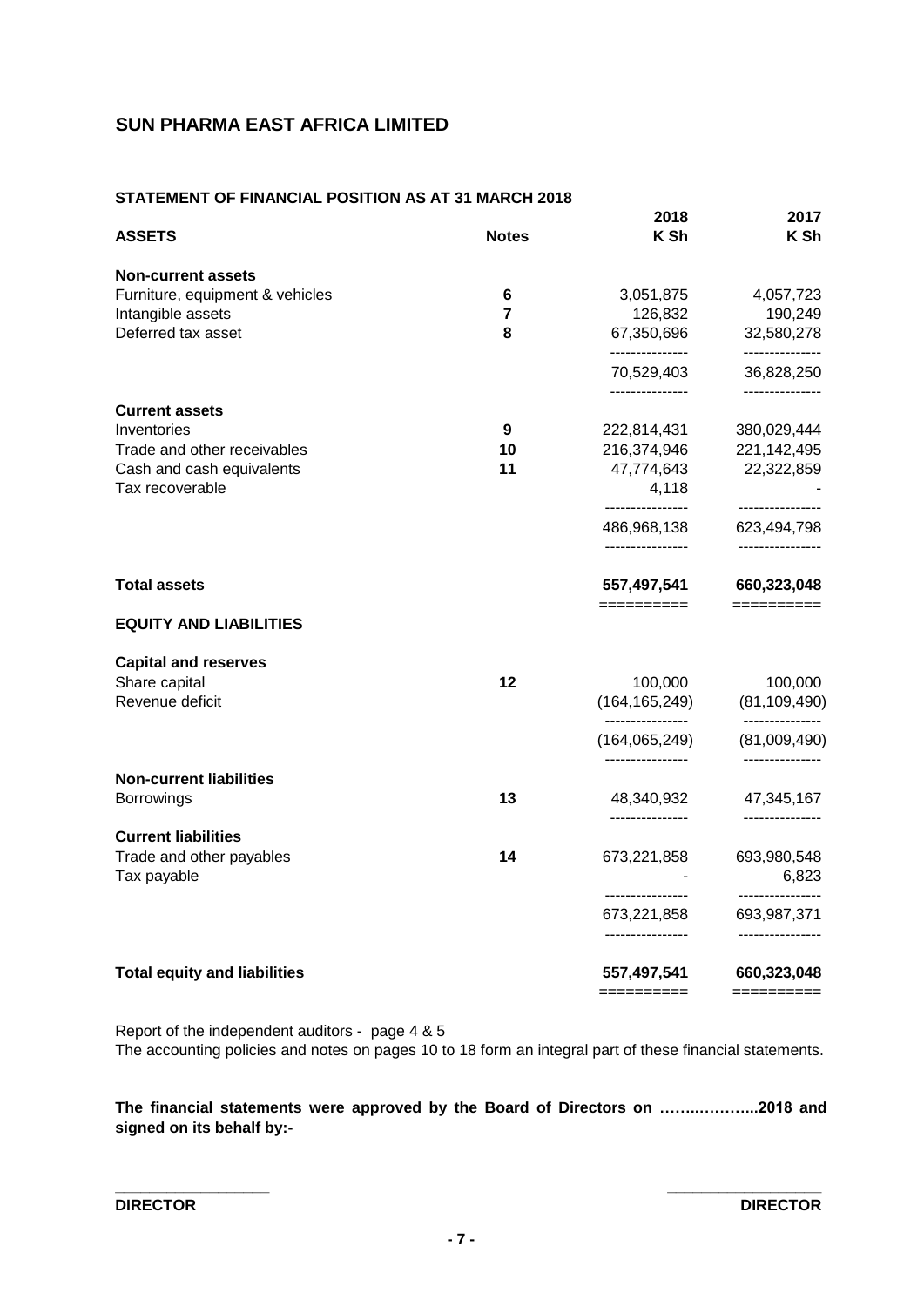## **STATEMENT OF CHANGES IN EQUITY FOR THE YEAR ENDED 31 MARCH 2018**

|                                       | <b>Share</b><br>capital | Revenue<br>reserve | Total           |
|---------------------------------------|-------------------------|--------------------|-----------------|
|                                       | K Sh                    | K Sh               | K Sh            |
| Balance as at 1 April 2016            | 100,000                 | (54, 118, 159)     | (54,018,159)    |
| Total comprehensive loss for the year |                         | (26, 991, 331)     | (26, 991, 331)  |
| Balance as at 31 March 2017           | 100,000                 | (81, 109, 490)     | (81,009,490)    |
| Total comprehensive loss for the year |                         | (83,055,759)       | (83,055,759)    |
| Balance as at 31 March 2018           |                         | --------------     |                 |
|                                       | 100,000                 | (164, 165, 249)    | (164, 065, 249) |

Report of the independent auditors - page 4 & 5 The accounting policies and notes on pages 10 to 18 form an integral part of these financial statements.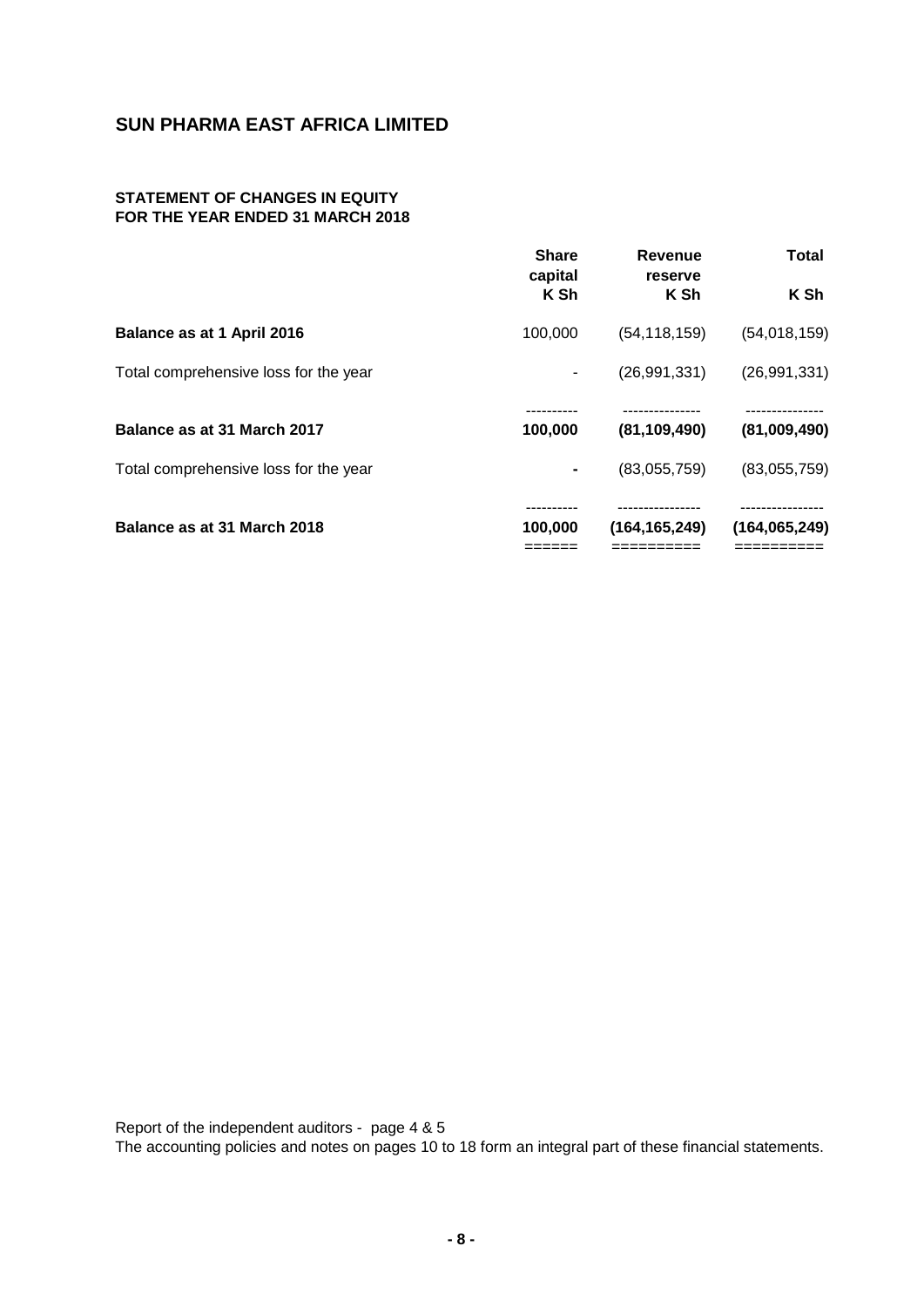## **STATEMENT OF CASH FLOWS FOR THE YEAR ENDED 31 MARCH 2018**

|                                              | <b>Notes</b> | 2018<br>K Sh                     | 2017<br>K Sh                   |
|----------------------------------------------|--------------|----------------------------------|--------------------------------|
| <b>Operating activities</b>                  |              |                                  |                                |
| Cash generated from operations               | 15           | 38,213,780                       | 5,795,117                      |
| Tax paid                                     |              | (10, 941)<br>---------------     | (7, 292)<br>------------       |
| Net cash generated from operating activities |              | 38,202,839                       | 5,787,825                      |
| <b>Investing activities</b>                  |              |                                  |                                |
| Purchase of motor vehicles and equipment     | 6            |                                  | (3, 105, 125)                  |
| Net cash used in investing activities        |              |                                  | (3, 105, 125)                  |
|                                              |              |                                  |                                |
| Increase in cash and cash equivalents        |              | 38,202,839                       | 2,682,700                      |
| Movement in cash and cash equivalents        |              |                                  |                                |
| At start of the year                         |              | 22,322,859                       | 6,497,182                      |
| Increase during the year                     |              |                                  | 38,202,839 2,682,700           |
| Effect of exchange rate fluctuations         |              | (12,751,055)<br>---------------- | 13,142,976<br>---------------- |
| At end of the year                           | 11           | 47,774,643                       | 22,322,859                     |
|                                              |              | =========                        | =========                      |

Report of the independent auditors - page 4 & 5 The accounting policies and notes on pages 10 to 18 form an integral part of these financial statements.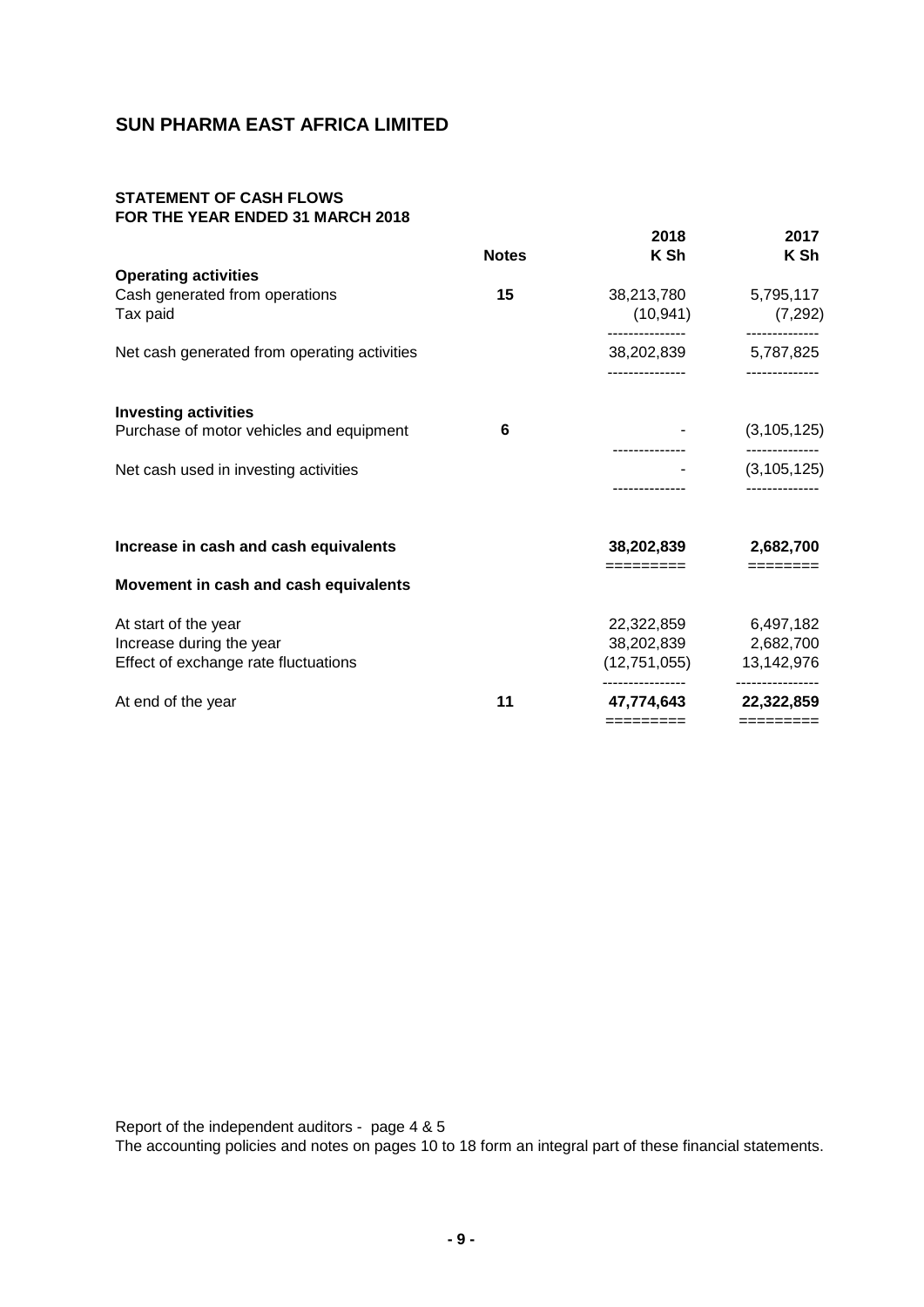## **NOTES TO THE FINANCIAL STATEMENTS FOR THE YEAR ENDED 31 MARCH 2018**

#### **1. SIGNIFICANT ACCOUNTING POLICIES**

The principal accounting policies adopted in the preparation of these financial statements are set out below:-

#### **a) Accounting convention**

The financial statements were prepared in accordance with and comply with International Financial Reporting Standards. They were prepared under the historical cost convention.

#### **b) Depreciation**

Depreciation is charged on fixed assets so as to write off their cost over their expected useful lives using the reducing balance method, at the following annual rates:-

| Motor vehicles       | 25%   |
|----------------------|-------|
| Office equipment     | 12.5% |
| Furniture & fittings | 12.5% |

#### **c) Intangible assets**

The cost of computer software is capitalised on the basis of the total sums incurred by the company to acquire and bring to use the specific software. These costs are amortised over their estimated useful life of five years.

#### **d) Inventories**

Inventories are consistently valued by the directors at the lower of cost and net realizable value with due allowance for any obsolete and slow moving items. Cost is determined by the weighted average cost method. Net realizable value is the estimate of the selling price in the ordinary course of business, less the costs of completion and selling expenses.

#### **e) Trade and other receivables**

Trade receivables are carried at original invoiced amounts less provision for impairment. A provision for impairment is established when there is objective evidence that the company will not be able to collect the amounts due. Such provisions are recognised in the statement of profit or loss as bad debts in the year in which they are identified.

#### **f) Cash and cash equivalents**

Cash and cash equivalents include cash in hand and cash at bank.

#### **g) Borrowings**

Borrowings are recognized initially at the proceeds received, net of transaction costs incurred. Any difference between the proceeds received (net of transaction costs) and the redemption value is recognized in the statement of profit or loss over the period of the borrowing as an interest expense. Borrowings are classified as current liabilities unless the company has unconditional right to defer settlement of the liability for at least 12 months after the statement of financial position date.

#### **h) Trade and other payables**

Liabilities for trade and other amounts payable are carried at cost which is the fair value of the consideration to be paid in the future for goods and services received, whether or not billed.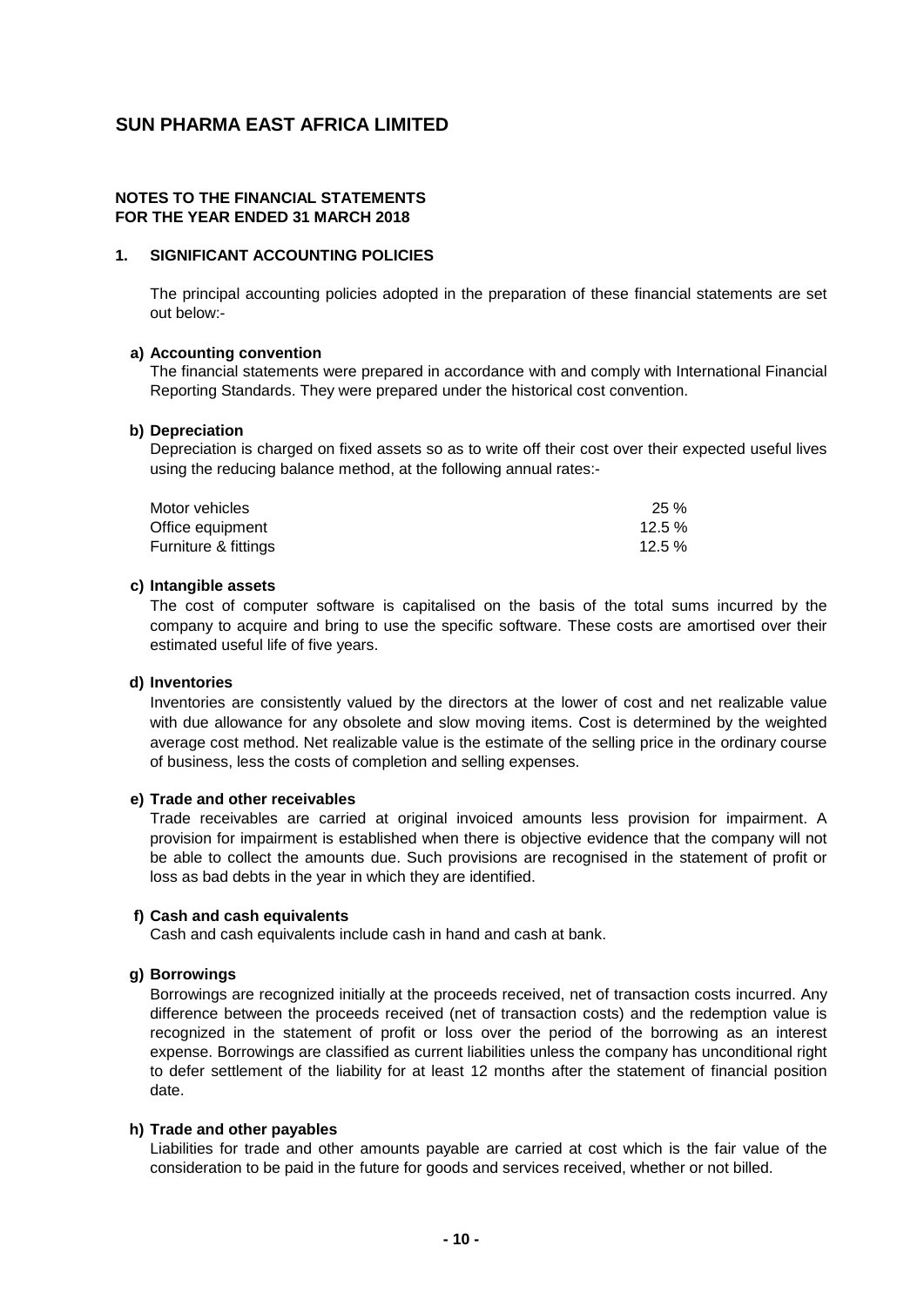## **NOTES TO THE FINANCIAL STATEMENTS FOR THE YEAR ENDED 31 MARCH 2018**

### **1. SIGNIFICANT ACCOUNTING POLICIES**

#### **i) Foreign exchange flactuations**

Assets and liabilities in foreign currency are translated into Kenya shillings at the rate of exchange ruling at the statement of financial position date. Transactions during the year in foreign currency are translated at the rate of exchange ruling at the transaction date. Any exchange fluctuations are dealt with in the statement of profit or loss.

#### **j) Taxation**

Tax is provided at the rate of thirty per cent based on the results for the year as adjusted in accordance with the current tax legislation.

#### **k) Deferred tax**

Deferred tax is provided using the liability method for all temporary differences arising between the tax bases of assets and liabilities and their carrying values for financial reporting purposes. Currently enacted tax rates are used to determine deferred income tax.

#### **l) Revenue recognition**

Sales represents invoices raised during the year net of discounts and credit notes and excluding Value Added Tax (VAT).

All other income is recognised on receipt basis.

#### **m) Comparative figures**

Comparative figures are adjusted, wherever necessary, to conform to the changes in the presentation for the current year.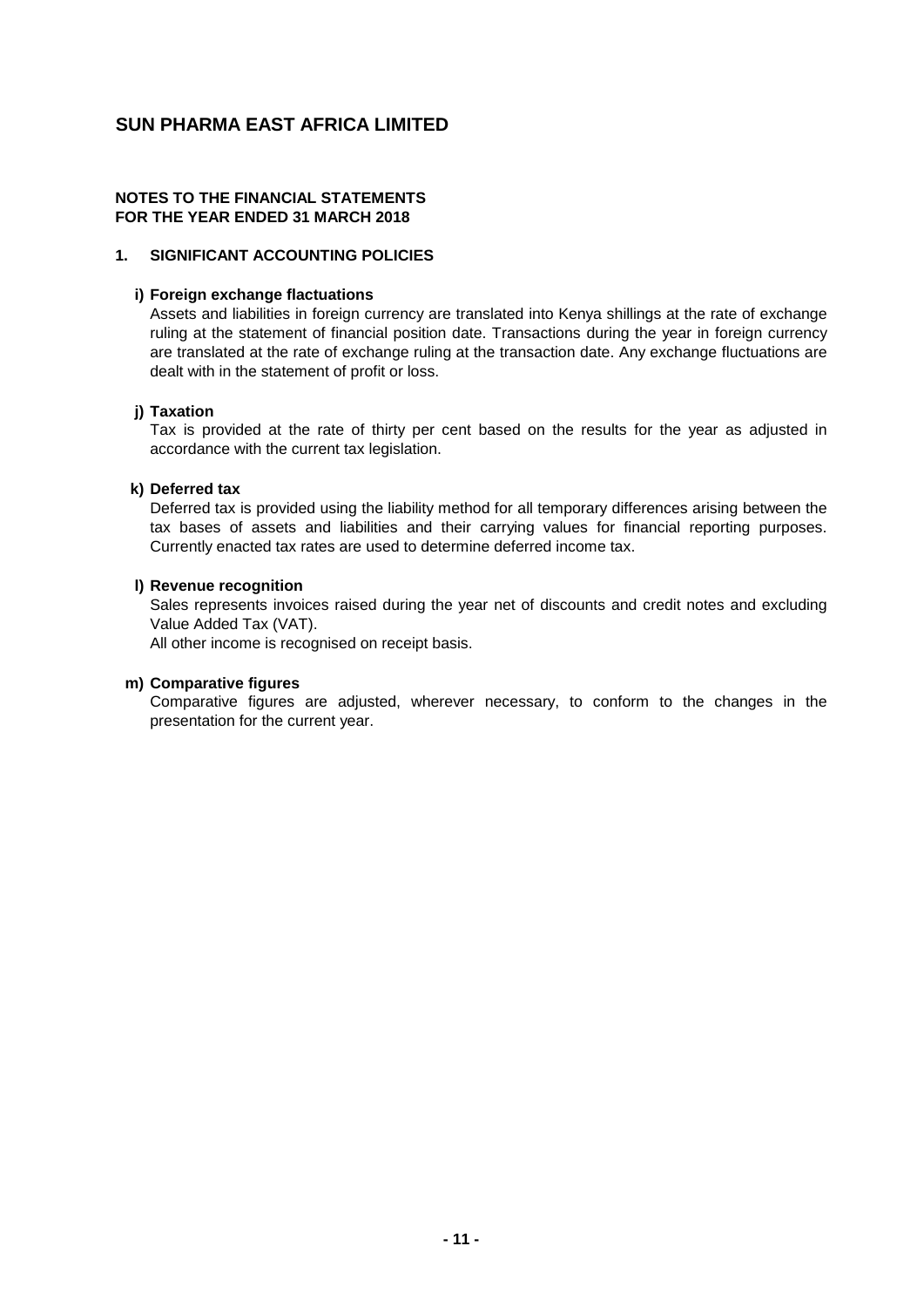## **NOTES TO THE FINANCIAL STATEMENTS FOR THE YEAR ENDED 31 MARCH 2018**

## **2. MEASURES FOR FORTHCOMING YEAR**

#### **a) Marketing Strategy**

During 2018-19,the company is set to increase geographic reach to Mount Kenya and Nakuru regions that were not covered earlier. In order to broaden the distribution network, the company added 2 more distributors and expects incremental revenues therefrom. Further, the company will make addition of seven new products during the ensuing period thus further improving the revenues.

#### **b) Operational efficiency**

The company carried out a goal setting exercise for all divisions. The focus was on market detailing, intensifying the reach to hospitals and doctors and providing useful feedback for management action and follow-up.

#### **c) Staffing**

The company added 2 staff members during 2017 and will add 4 more during 2018 to increase geographical coverage. These four marketeers will cover new division in Mount Kenya and Nakuru regions.

#### **d) Cost reduction**

During 2018-19, the company will embark on economising major expenses such as rent, administration expenses etc with a view to achieving optimum return for the outlay on such supportrelated expenditure.

#### **OUTLOOK 2018-19**

The Company expects improved performance during 2018-19 and the periods thereafter. The company will leverage the soft credit terms availed by the parent company to ensure constant availability of the entire range of products and will enhance the marketing efficiencies through constant feed-back initiative introduced during the year 2017-18.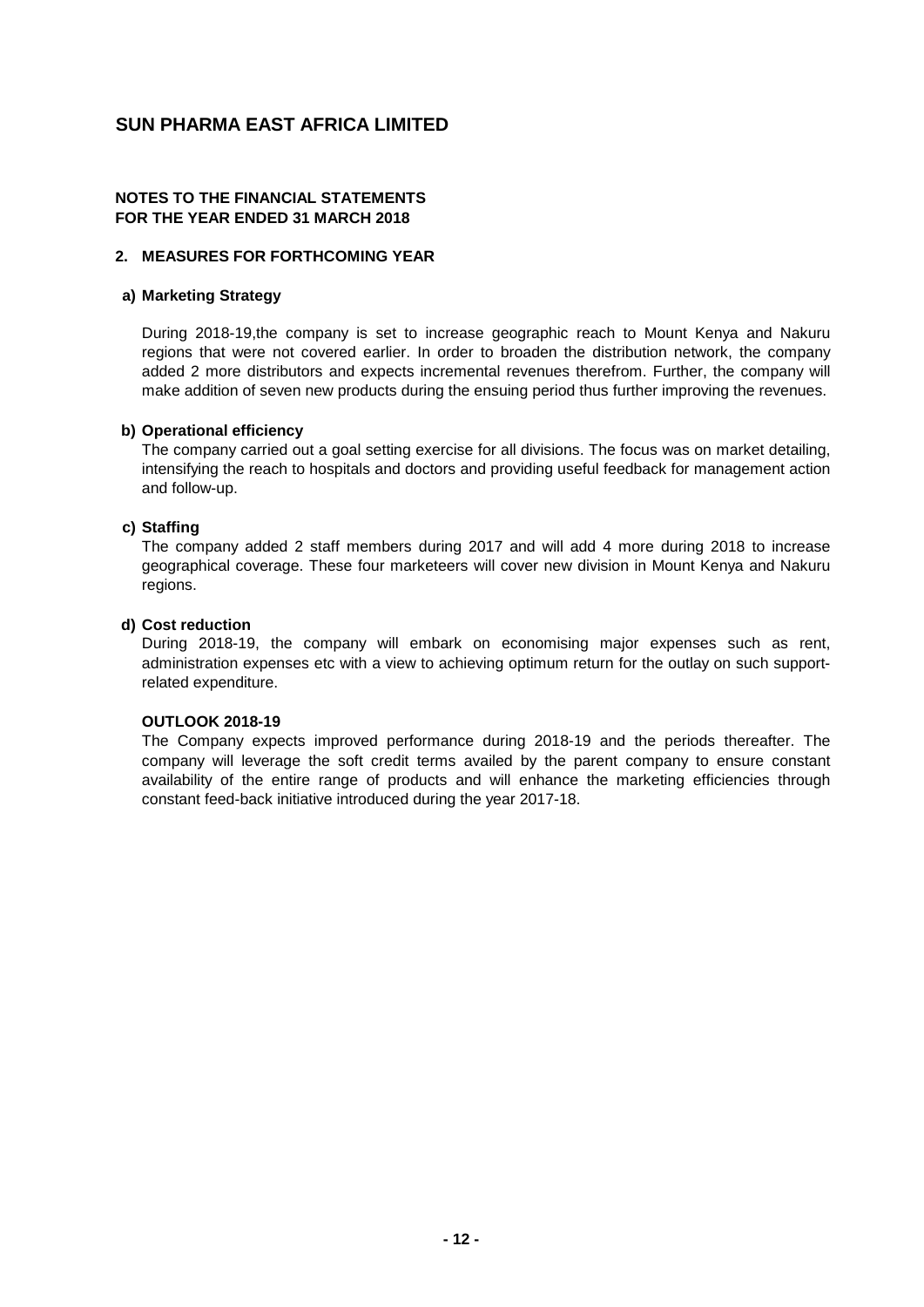#### **NOTES TO THE FINANCIAL STATEMENTS FOR THE YEAR ENDED 31 MARCH 2018**

| 3. | <b>OPERATING LOSS</b>             | 2018<br>K Sh | 2017<br>K Sh              |
|----|-----------------------------------|--------------|---------------------------|
|    | is stated after charging:         |              |                           |
|    | Amortisation of intangible assets | 63,417       | 63,417                    |
|    | Auditors' remuneration            | 250,000      | 250,000                   |
|    | Depreciation                      | 1,005,848    | 1,339,497                 |
|    | Directors' remuneration           | 9,773,940    | 9,335,883                 |
|    | Staff cost - Note 17              | 60,155,964   | 69,008,714                |
|    |                                   | =========    | =========                 |
| 4. | <b>FINANCE COST</b>               |              |                           |
|    | Interest on loan                  | 1,920,265    | 1,828,877                 |
|    | Foreign exchange fluctuations     | (924, 500)   | 716,423                   |
|    |                                   | 995,765      | ------------<br>2,545,300 |
|    |                                   |              | $=$ =======               |
| 5. | <b>TAX</b>                        |              |                           |
|    | This comprises:                   |              |                           |
|    | Current tax                       |              | 14,115                    |
|    | Deferred tax credit - Note 8      | (34,770,418) | (10,796,016)              |
|    | <b>Tax credit</b>                 | (34,770,418) | (10, 781, 901)            |
|    |                                   | =========    |                           |

The tax on the company's loss before tax differs from the theoretical amount that would arise using the basic tax rate as follows:

| Tax credit                                         | (34,770,418)    | (10,781,901)   |
|----------------------------------------------------|-----------------|----------------|
|                                                    |                 |                |
| Permanent difference on motor vehicles restriction | 1.055           | 1.406          |
| Expenses not deductible for tax purposes           | 576.380         | 548.663        |
| Tax effects of :-                                  |                 |                |
| Tax calculated at the rate of 30%                  | (35, 347, 853)  | (11, 331, 970) |
|                                                    |                 |                |
| Loss before tax                                    | (117, 826, 177) | (37,773,233)   |
|                                                    |                 |                |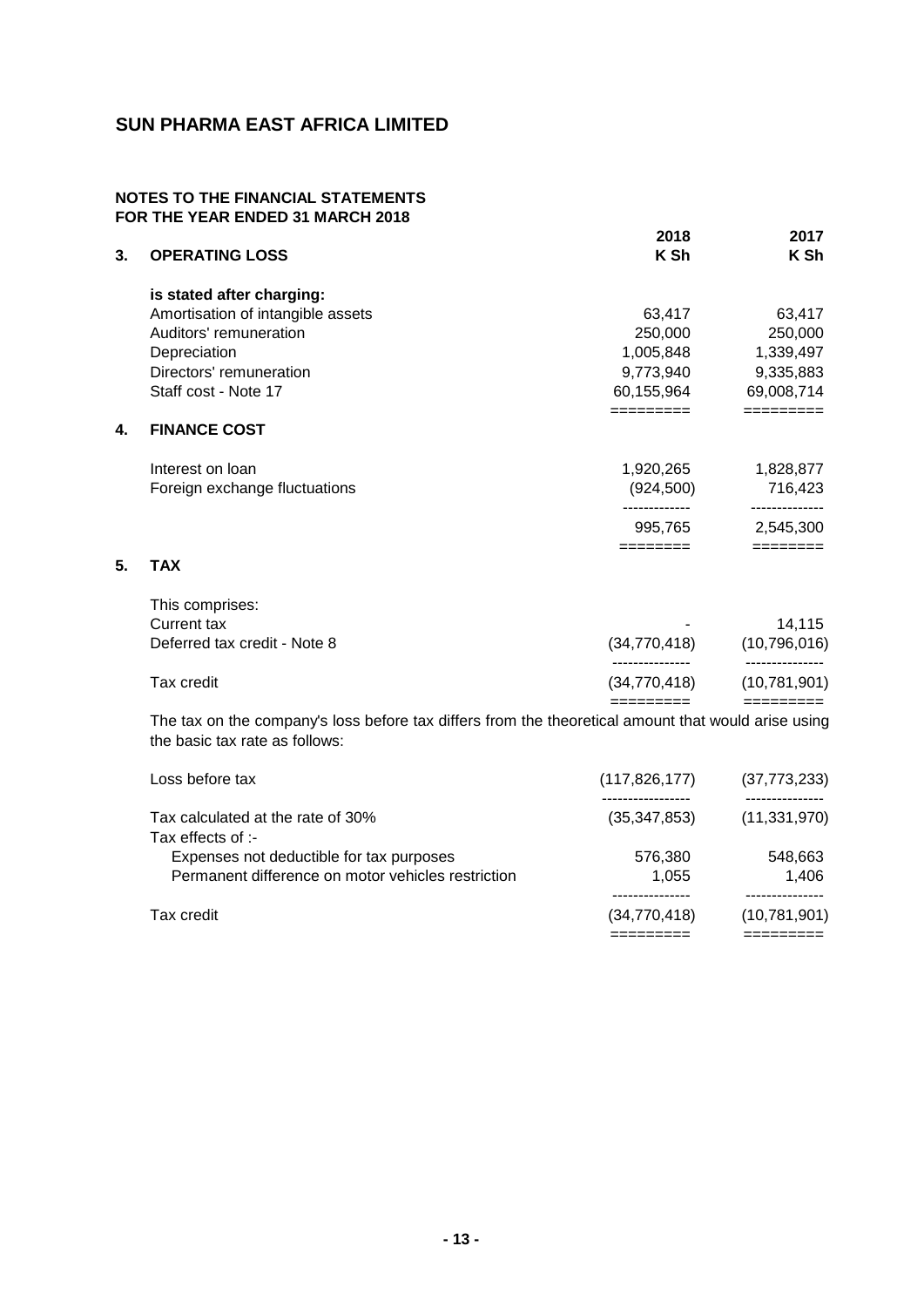## **NOTES TO THE FINANCIAL STATEMENTS FOR THE YEAR ENDED 31 MARCH 2018**

## **6. FURNITURE, EQUIPMENT AND VEHICLES**

|    |                          | <b>Furniture &amp;</b><br><b>Equipment</b><br>K Sh | <b>Office</b><br><b>Equipment</b><br>K Sh                                  | <b>Motor</b><br><b>Vehicles</b><br>K Sh | <b>Total</b><br>K Sh       |
|----|--------------------------|----------------------------------------------------|----------------------------------------------------------------------------|-----------------------------------------|----------------------------|
|    | <b>COST</b>              |                                                    |                                                                            |                                         |                            |
|    | As at 01 April 2017      | 55,125                                             | 26,680                                                                     | 6,075,000                               | 6,156,805                  |
|    | As at 31 March 2018      | ---------<br>55,125<br>---------                   | ---------<br>26,680                                                        | -------------<br>6,075,000              | -------------<br>6,156,805 |
|    | <b>DEPRECIATION</b>      |                                                    |                                                                            |                                         |                            |
|    | As at 01 April 2017      | 6,891                                              | 6,253                                                                      | 2,085,938                               | 2,099,082                  |
|    | Charge for the year      | 6,029<br>--------                                  | 2,553<br>--------                                                          | 997,266<br>-------------                | 1,005,848<br>------------- |
|    | As at 31 March 2018      | 12,920<br>--------                                 | 8,806<br>--------                                                          | 3,083,204                               | 3,104,930                  |
|    | <b>CARRYING VALUES</b>   |                                                    |                                                                            |                                         |                            |
|    | As at 31 March 2018      | 42,205                                             | 17,874                                                                     | 2,991,797                               | 3,051,875                  |
|    | As at 31 March 2017      | $=$ $=$ $=$ $=$ $=$<br>48.234                      | $\qquad \qquad \equiv \equiv \equiv \equiv \equiv \equiv \equiv$<br>20.427 | $=$ =======<br>3.989.062                | ========<br>4,057,723      |
|    |                          | $=$ $=$ $=$ $=$ $=$ $=$                            | $=$ $=$ $=$ $=$ $=$ $=$                                                    | $=$ $=$ $=$ $=$ $=$ $=$ $=$ $=$ $=$     | $=$ =======                |
| 7. | <b>INTANGIBLE ASSETS</b> |                                                    |                                                                            | 2018<br>K Sh                            | 2017<br>K Sh               |
|    | At start of year         |                                                    |                                                                            | 317,083                                 | 317,083                    |
|    | At end of year           |                                                    |                                                                            | ----------<br>317,083                   | ----------<br>317,083      |
|    |                          |                                                    |                                                                            |                                         |                            |

# **Amortisation**

| As at 31 March                  | 126.832 | 190.249 |
|---------------------------------|---------|---------|
| <b>CARRYING VALUE</b>           |         |         |
|                                 |         |         |
| At end of year                  | 190.251 | 126.834 |
|                                 |         |         |
| Charge for the year             | 63.417  | 63,417  |
| At start of year                | 126.834 | 63,417  |
| , , , , , , , , , , , , , , , , |         |         |

Intangible assets refer to the cost of acquisition of tally accounting software & payroll software.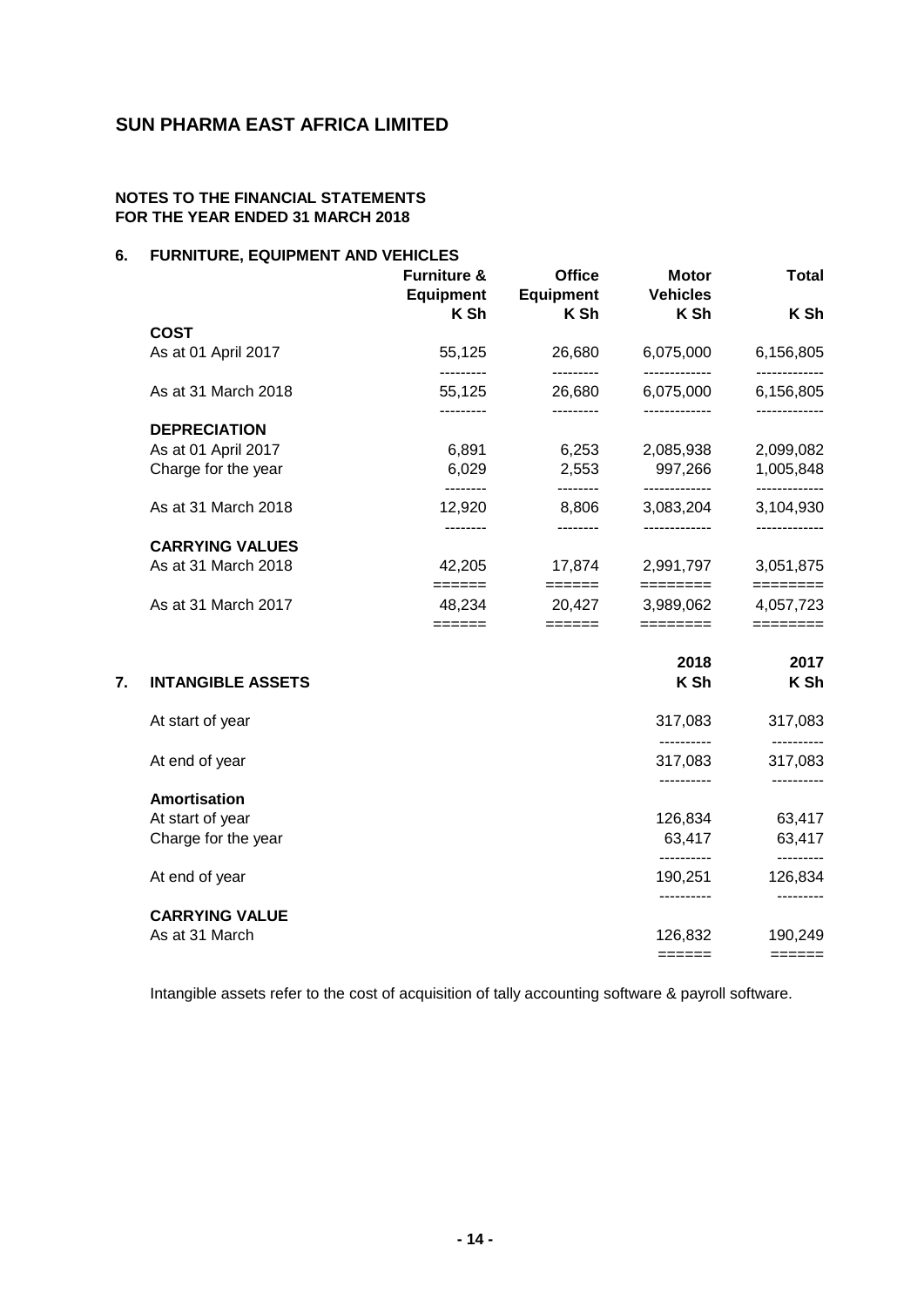## **NOTES TO THE FINANCIAL STATEMENTS FOR THE YEAR ENDED 31 MARCH 2018**

|                 | 2018 | 2017 |
|-----------------|------|------|
| 8. DEFERRED TAX | K Sh | K Sh |

Deferred taxes are calculated, in full, on all temporary differences under the liability method using an enacted tax rate of 30%. The movement of deferred tax account is as follows:

| At end of year                                        | (67,350,696)                 | (32,580,278)                   |
|-------------------------------------------------------|------------------------------|--------------------------------|
| At start of year<br>Credit to profit or loss - Note 5 | (32,580,278)<br>(34,770,418) | (21, 784, 262)<br>(10,796,016) |
|                                                       |                              |                                |

Deferred tax asset and deferred tax credit in the statement of profit or loss is attributable to the following items:

|     |                                    | 01-Apr-17       | <b>Credit to</b><br>P/L                         | 31-Mar-18                    |
|-----|------------------------------------|-----------------|-------------------------------------------------|------------------------------|
|     | Deferred tax asset                 | K Sh            | K Sh                                            | K Sh                         |
|     | Tax losses carried forward         | (28, 736, 659)  | (42, 436, 853)                                  | (71, 173, 512)               |
|     | Unrealised exchange differences    | (3,843,619)<br> | 7,666,435<br>---------------                    | 3,822,816<br>-------------   |
|     | Net deferred tax asset             | (32,580,278)    | (34,770,418)<br>$=$ $=$ $=$ $=$ $=$ $=$ $=$ $=$ | (67, 350, 696)<br>=========  |
| 9.  | <b>INVENTORIES</b>                 |                 |                                                 |                              |
|     | Stock-in-trade                     |                 | 194,021,212                                     | 365,612,444                  |
|     | Merchandise-in-transit             |                 | 28,793,219<br>.                                 | 14,417,001<br>-------------- |
|     |                                    |                 | 222,814,431                                     | 380,029,444                  |
| 10. | <b>TRADE AND OTHER RECEIVABLES</b> |                 | ==========                                      | $=$ = = = = = = = = =        |
|     |                                    |                 |                                                 |                              |
|     | Trade receivables                  |                 | 207,836,844                                     | 213,936,799                  |
|     | Prepayments                        |                 | 1,541,737                                       | 988,282                      |
|     | Other receivables                  |                 | 6,996,365                                       | 6,217,413<br>--------------  |
|     |                                    |                 | 216,374,946<br>==========                       | 221, 142, 495<br>==========  |
| 11. | <b>CASH AND CASH EQUIVALENTS</b>   |                 |                                                 |                              |
|     | Cash in hand                       |                 | 16,380                                          | 43,542                       |
|     | Balances at bank                   |                 | 47,758,263                                      | 22,279,317                   |
|     |                                    |                 | 47,774,643                                      | .<br>22,322,859              |
|     |                                    |                 | $=$ ========                                    | $=$ ========                 |

For the purpose of the statement of cash flows, the year end cash and cash equivalents comprise of the above.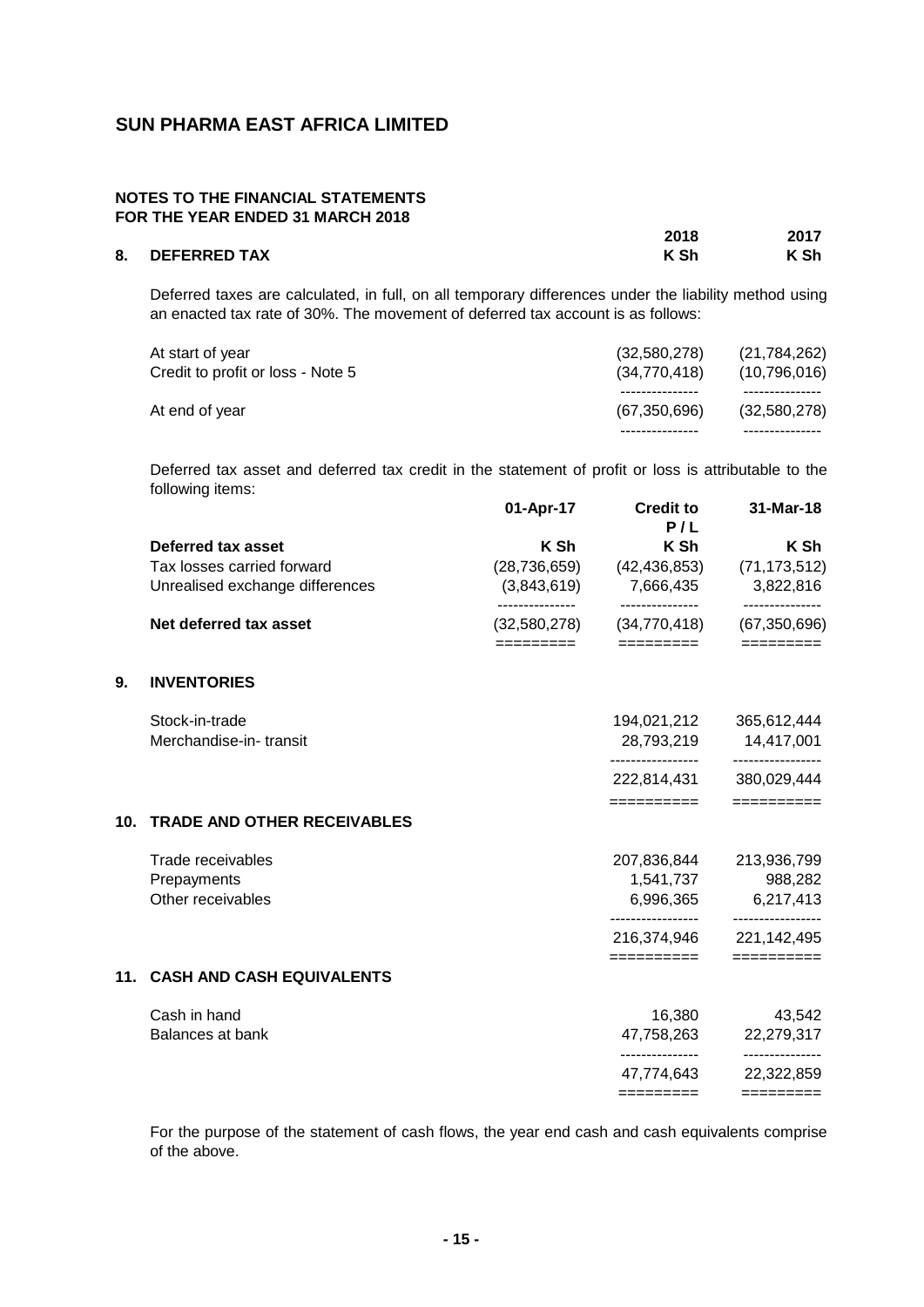#### **NOTES TO THE FINANCIAL STATEMENTS FOR THE YEAR ENDED 31 MARCH 2018**

| <b>12. SHARE CAPITAL</b>               | 2018<br>K Sh | 2017<br>K Sh |
|----------------------------------------|--------------|--------------|
| Authorized, issued & fully paid-up:    |              |              |
| 1,000 Ordinary Shares of K Sh 100 each | 100.000      | 100.000      |
| <b>13. BORROWINGS</b>                  |              |              |
| Non - current                          |              |              |
| Loan from related party - Note 16      | 48,340,932   | 47,345,167   |
|                                        |              |              |

The loan from related party (Sun Pharma Global FZE) carries interest at 4% per annum on outstanding principal amount from 1st April 2015. The loan is unsecured and has no fixed repayment schedule.

## **14. TRADE AND OTHER PAYABLES**

|                                        | 673.221.858 | 693.980.548 |
|----------------------------------------|-------------|-------------|
| Balance due to related party - Note 16 | 666.858.298 | 683,603,424 |
| Provisions and accruals                | 3.421.491   | 10.152.242  |
| Trade payables                         | 2.942.068   | 224.882     |
|                                        |             |             |

## **15. CASH GENERATED FROM OPERATIONS**

Reconciliation of loss before tax to cash generated from operations:

| Loss before tax                      | (117, 826, 177) | (37,773,233)   |
|--------------------------------------|-----------------|----------------|
| <b>Adjustments for:</b>              |                 |                |
| Amortisation of intangible asset     | 63.417          | 63,417         |
| Depreciation                         | 1,005,848       | 1,339,497      |
| Effect of exchange rate fluctuations | 11,826,555      | (12, 426, 553) |
| Interest expense                     | 1,920,265       | 1,828,877      |
| <b>Changes in working capital:</b>   |                 |                |
| Decrease / (increase) in inventories | 157,215,013     | (232,053,276)  |
| Decrease / (increase) in receivables | 4,767,548       | (91, 873, 247) |
| (Decrease) / increase in payables    | (20,758,690)    | 376,689,636    |
|                                      |                 |                |
| Cash generated from operations       | 38,213,780      | 5,795,117      |
|                                      |                 |                |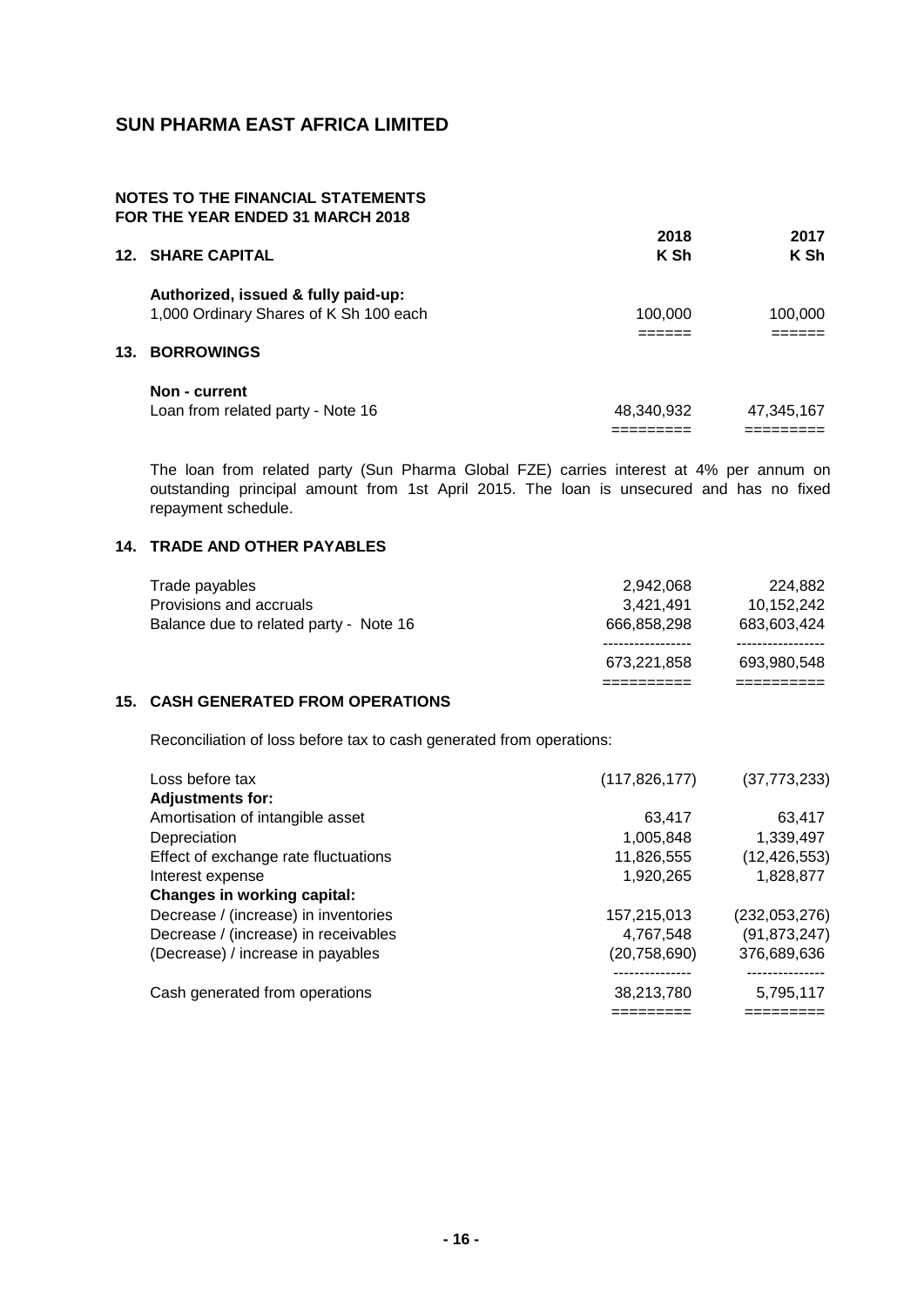## **NOTES TO THE FINANCIAL STATEMENTS FOR THE YEAR ENDED 31 MARCH 2018**

|                                       | 2018 | 2017 |
|---------------------------------------|------|------|
| <b>16. RELATED PARTY TRANSACTIONS</b> | K Sh | K Sh |

The following arm's length transactions were carried out with parties which are related through common shareholding and / or common directorships.

| Purchases of goods                                | 361,608,673<br>==========     | 646,320,898<br>==========     |
|---------------------------------------------------|-------------------------------|-------------------------------|
| Interest charged on loan                          | 1,920,265<br>========         | 1,828,877<br>========         |
| The following amounts are due to related parties: |                               |                               |
| Payables to related party - Note 14               |                               |                               |
| Sun Pharmaceuticals Industries Ltd                | 666,858,298                   | 683,603,424                   |
| Borrowing from related party - Note 13            | ==========                    | =========                     |
| Sun Pharma Global FZE                             | 48,340,932                    | 47,345,167                    |
| <b>STAFF COST</b>                                 | =========                     | ========                      |
| Directors' remuneration                           | 9,773,940                     | 9,335,883                     |
|                                                   |                               | --------------                |
| Salaries and wages - Administrative               | 28,970,965                    | 35,902,994                    |
| Salaries and wages - Marketing                    | 29,250,763                    | 30,337,925                    |
| Staff welfare                                     | 1,934,236                     | 2,767,796                     |
|                                                   | ---------------<br>60,155,964 | ---------------<br>69,008,714 |
|                                                   |                               | =========                     |

The average number of staff in employment during the year was 52 (2017:51).

## **18. INCORPORATION AND DOMICILE**

The Company is incorporated in Kenya under the Companies Act and is domiciled in Kenya.

## **19. CURRENCY**

**17.** 

These financial statements are presented in Kenya Shillings (K Sh).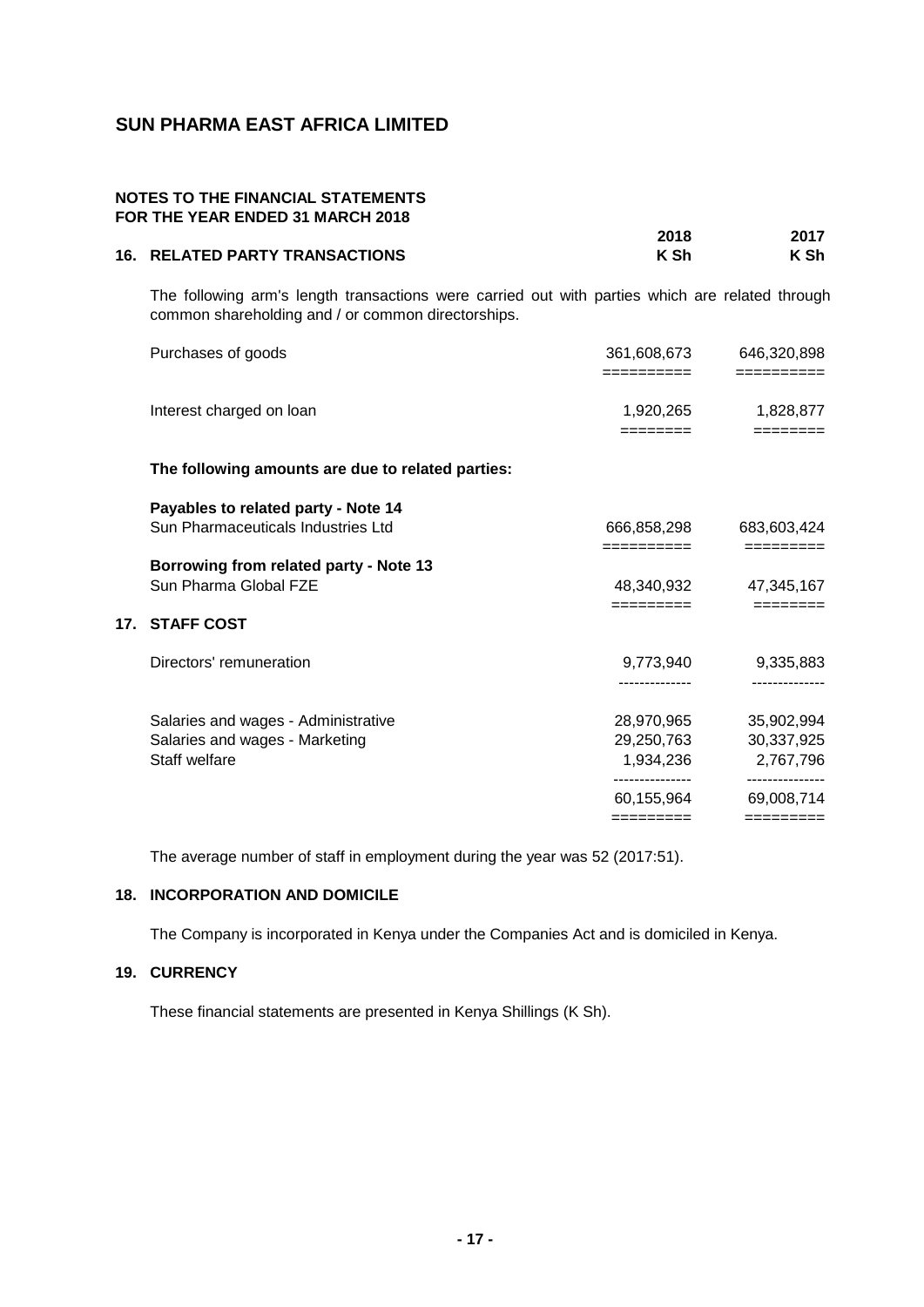## **NOTES TO THE FINANCIAL STATEMENTS FOR THE YEAR ENDED 31 MARCH 2018**

#### **20. FINANCIAL RISK MANAGEMENT POLICIES**

The company's activities expose it to a variety of financial risks including credit and liquidity risks, effects of changes in foreign currency, interest rates as well as changes in market prices of company's products. The company's overall risk management programme focuses on unpredictability of changes in business environment and seeks to minimize the potential adverse effects of such risks on its performance by setting acceptable levels of risk. The company's financial risk management objectives and policies are detailed below:

#### **a) Capital risk**

The company manages its capital to ensure that it will be able to continue as a going concern while maximizing the return through the optimum use of the available resources. The capital structure of the company consists of paid up capital, retained earnings and external borrowings. The company endeavours to maximize the return on each component.

#### **b) Credit risk**

The company's credit risk is primarily attributable to trade receivables and trade payables. The company constantly monitors its credit risks on these aspects in line with its overall risk management policies and responds to specific situations within the parameters set. The company does not hedge any risks and has in place policies to ensure that credit is extended to customers with established credit history.

#### **c) Interest rate risk**

The interest rate risk exposure arises mainly from interest rate movements on the company's borrowings. Further, the company, from time to time, in order to position itself for expected demand for liquid funds, holds deposits with institutions which also is a subject of interest rate risk. The company manages the risk by a constant contact with the financial markets in order to optimize its revenue and expense and responds to any adverse situations in accordance with the general trends in financial markets.

#### **d) Liquidity risk**

The company manages its liquidity risk by intelligent treasury management practices, formulated on the basis of constant assessment of its requirements, present and future and sourcing of funds internal or external including ploughing back of its own financial resources.

#### **e) Market risk**

The company's market risk stems from procurement of its inputs and distribution of its products. The company closely monitors the implementation of its procurement policy, inventory policy as well as credit policy with a view to optimize its market share as well as to respond to external threats. The company regularly reviews its core strengths and seeks to put such strengths to optimum use to maintain its niche in the market - present and future.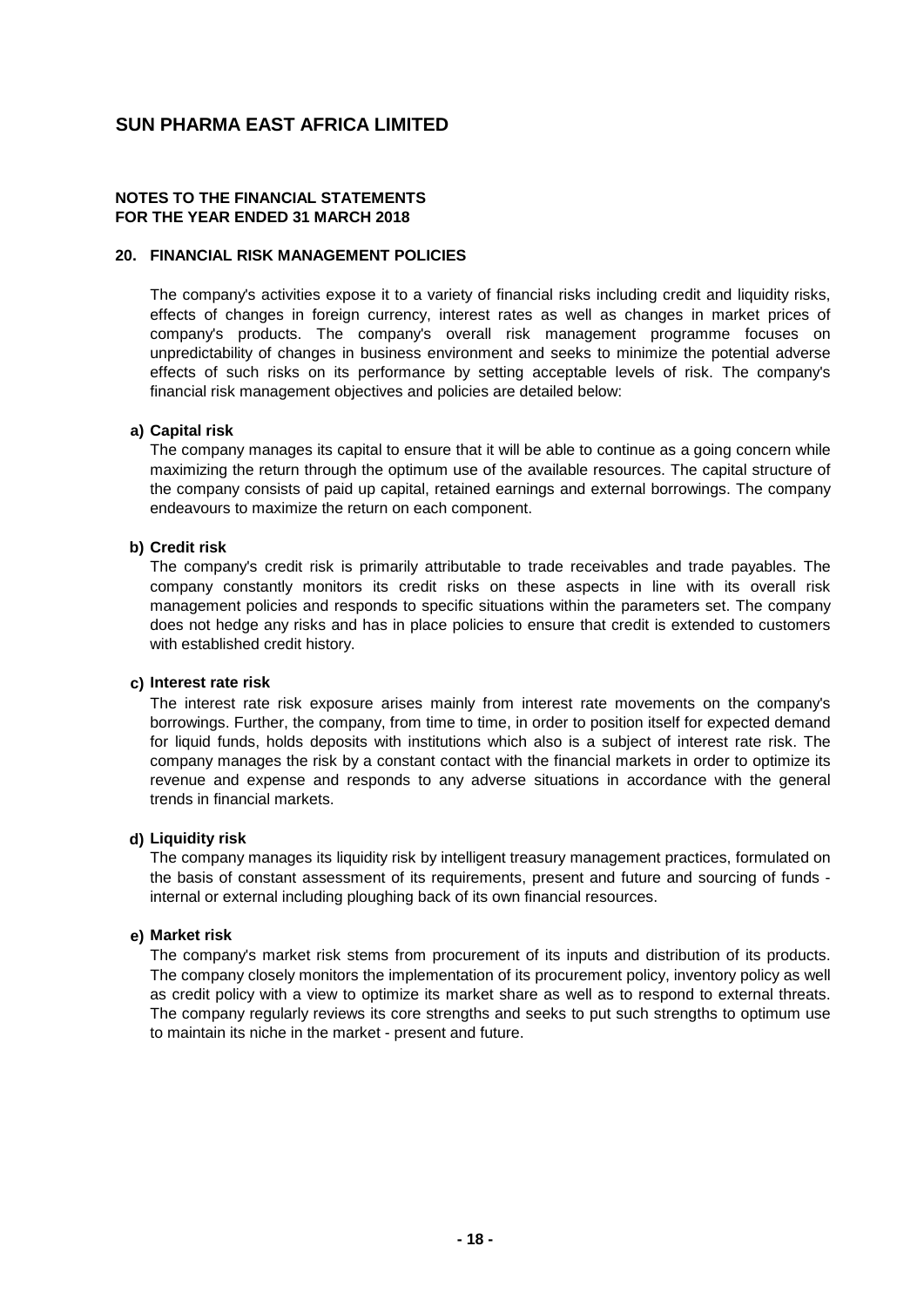# **SUN PHARMA EAST AFRICA LIMITED Annex I**

## **DETAILED STATEMENT OF PROFIT OR LOSS FOR THE YEAR ENDED 31 MARCH 2018**

|                                                  | 2018<br>K Sh                                          | 2017<br>K Sh                                          |
|--------------------------------------------------|-------------------------------------------------------|-------------------------------------------------------|
| Turnover                                         | -----------------                                     | 564,783,550 599,972,965<br>-----------------          |
| <b>Less: Cost of sales</b>                       |                                                       |                                                       |
| Opening stock                                    | 380,029,444                                           | 147,976,168                                           |
| Purchases                                        | 378,135,508                                           | 690,425,950                                           |
| Product registration fees & regulatory expenses  | 7,210,195                                             | 7,384,044                                             |
| Closing stock                                    | (222,814,431)                                         | (380, 029, 444)                                       |
| Cost of sales                                    | -----------------<br>542,560,716<br>----------------- | -----------------<br>465,756,717<br>----------------- |
| <b>Gross profit</b>                              | 22,222,834                                            | 134,216,248                                           |
| Foreign exchange fluctuations<br>Interest income | 11,826,555                                            | (12, 426, 553)<br>47,049                              |
|                                                  | 34,049,389<br>---------------                         | ----------------<br>121,836,744<br>----------------   |
| <b>Less: Expenses</b>                            |                                                       |                                                       |
| Administration                                   | 64,187,212                                            | 67,414,425                                            |
| Marketing                                        |                                                       | 85,686,741 88,310,755                                 |
| Finance                                          | 995,765                                               | 2,545,300                                             |
| Depreciation                                     | 1,005,848                                             | 1,339,497                                             |
|                                                  | ---------------<br>151,875,566<br>----------------    | --------------<br>159,609,976<br>----------------     |
| Loss before tax                                  | (117, 826, 177)                                       | (37, 773, 233)                                        |
|                                                  | ==========                                            | $=$ ========                                          |